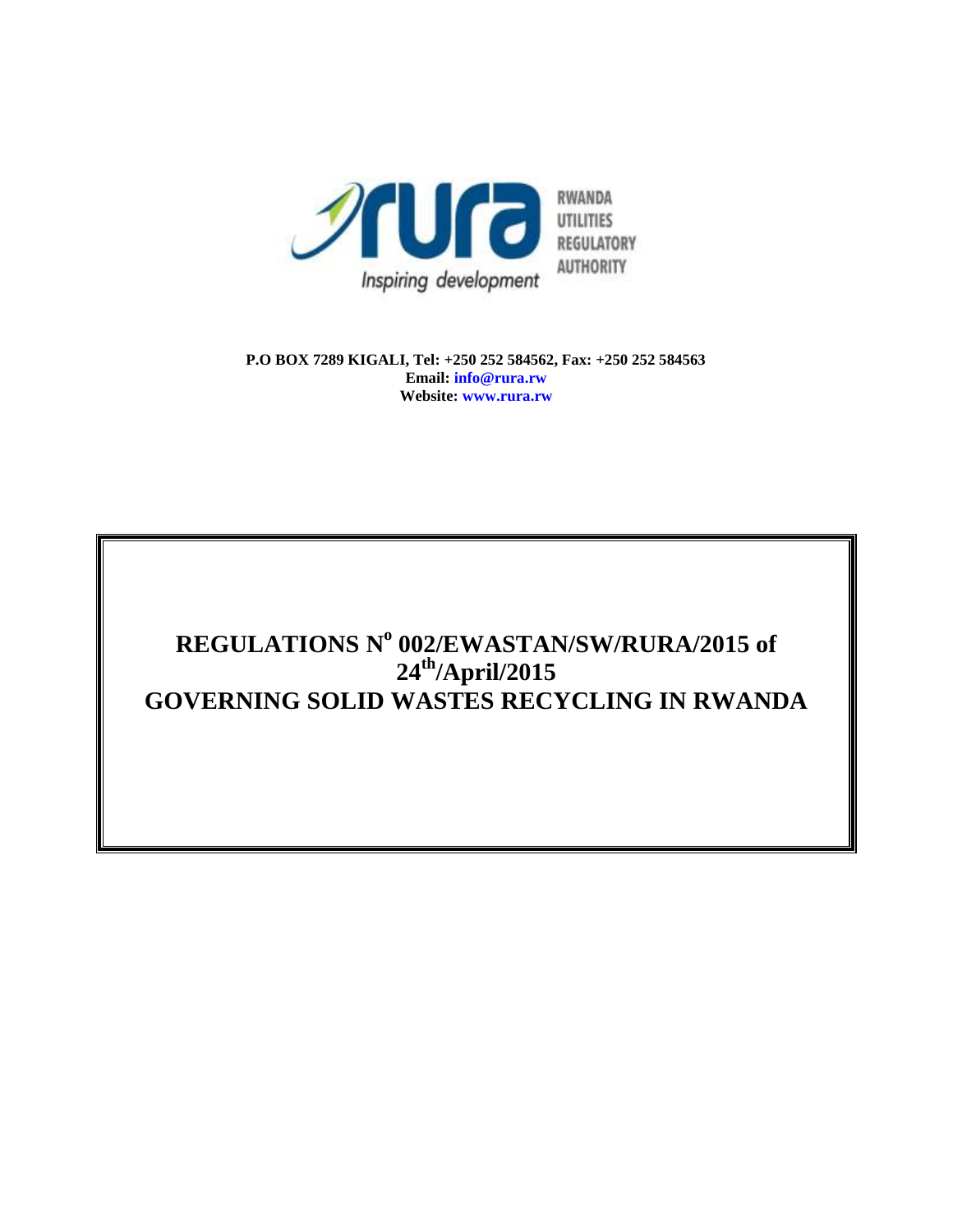# **TABLE CONTENTS**

| CHAPTER 2: TECHNICAL REQUIREMENTS FOR INSTALLATION,<br>CONSTRUCTION AND OPERATION OF SOLID WASTES RECYCLING FACILITIES  7 |  |
|---------------------------------------------------------------------------------------------------------------------------|--|
|                                                                                                                           |  |
|                                                                                                                           |  |
|                                                                                                                           |  |
|                                                                                                                           |  |
|                                                                                                                           |  |
|                                                                                                                           |  |
|                                                                                                                           |  |
|                                                                                                                           |  |
|                                                                                                                           |  |
|                                                                                                                           |  |
|                                                                                                                           |  |
|                                                                                                                           |  |
|                                                                                                                           |  |
|                                                                                                                           |  |
|                                                                                                                           |  |
|                                                                                                                           |  |
|                                                                                                                           |  |
|                                                                                                                           |  |
|                                                                                                                           |  |
|                                                                                                                           |  |
|                                                                                                                           |  |
|                                                                                                                           |  |
|                                                                                                                           |  |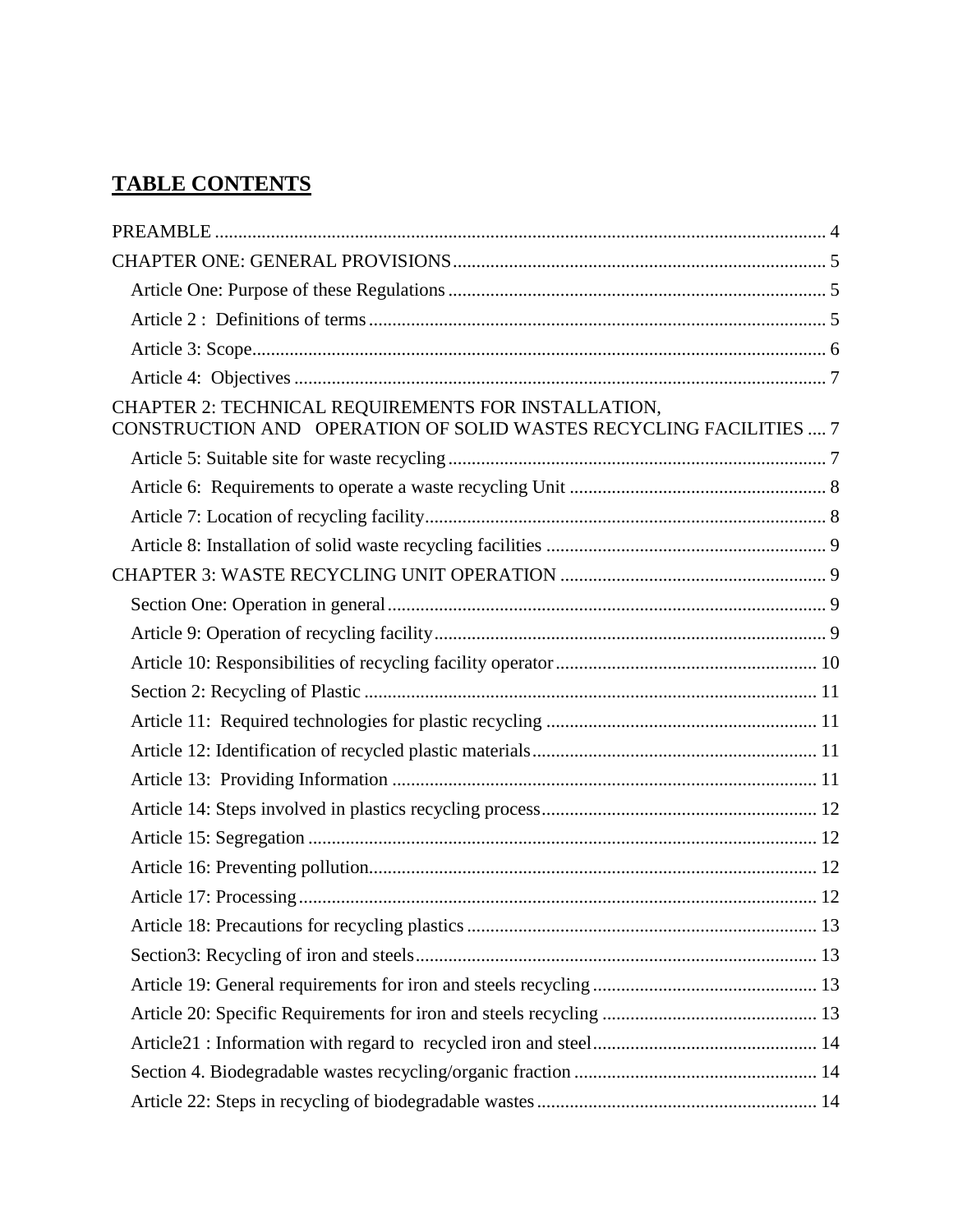| CHAPTER 4: LICENSING REGIME AND LICENSE REQUIREMENTS 16                     |  |
|-----------------------------------------------------------------------------|--|
|                                                                             |  |
|                                                                             |  |
|                                                                             |  |
|                                                                             |  |
| Article 33 : Decision of the Regulator on license or Permit Application  18 |  |
|                                                                             |  |
|                                                                             |  |
|                                                                             |  |
|                                                                             |  |
|                                                                             |  |
|                                                                             |  |
|                                                                             |  |
|                                                                             |  |
|                                                                             |  |
|                                                                             |  |
|                                                                             |  |
|                                                                             |  |
|                                                                             |  |
|                                                                             |  |
|                                                                             |  |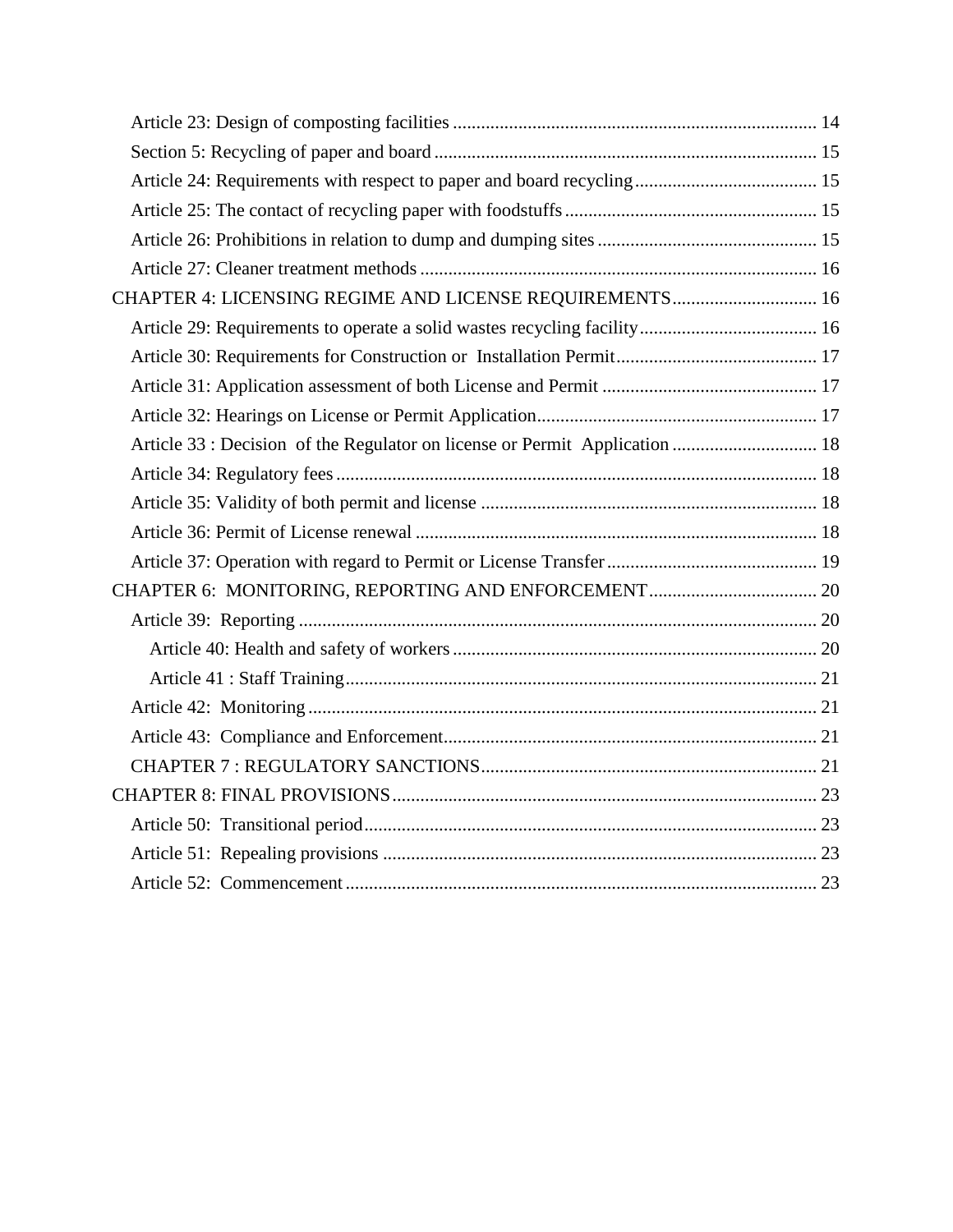# **REGULATIONS GOVERNING SOLID WASTES RECYCLING IN RWANDA**

#### <span id="page-3-0"></span>**PREAMBLE**

The Regulatory Board of the Rwanda Utilities Regulatory Authority in exercising its powers conferred upon it;

Pursuant to Organic Law n° 04/2005 of 08/04/2005 determining the modalities of protection, conservation and promotion of the environment in Rwanda;

Pursuant to Law N°07/2009 of 27/04/2009 relating to companies especially in Articles 14,353,355;

Pursuant to Law n° 09/2013 of 01/03/2013 establishing Rwanda Utilities Regulatory Authority (RURA) and determining its Mission, Powers, Organisation and Functioning especially in Articles) especially in Articles 2 and 4;

Based on resolutions of consultative meeting held on  $15<sup>th</sup>$  October 2014 at Lemigo Hotel with stakeholders;

**After consideration and adoption by the Regulatory Board in its session of 24th/April/2015;**

**HEREBY adopts the following Regulations on solid waste recycling:**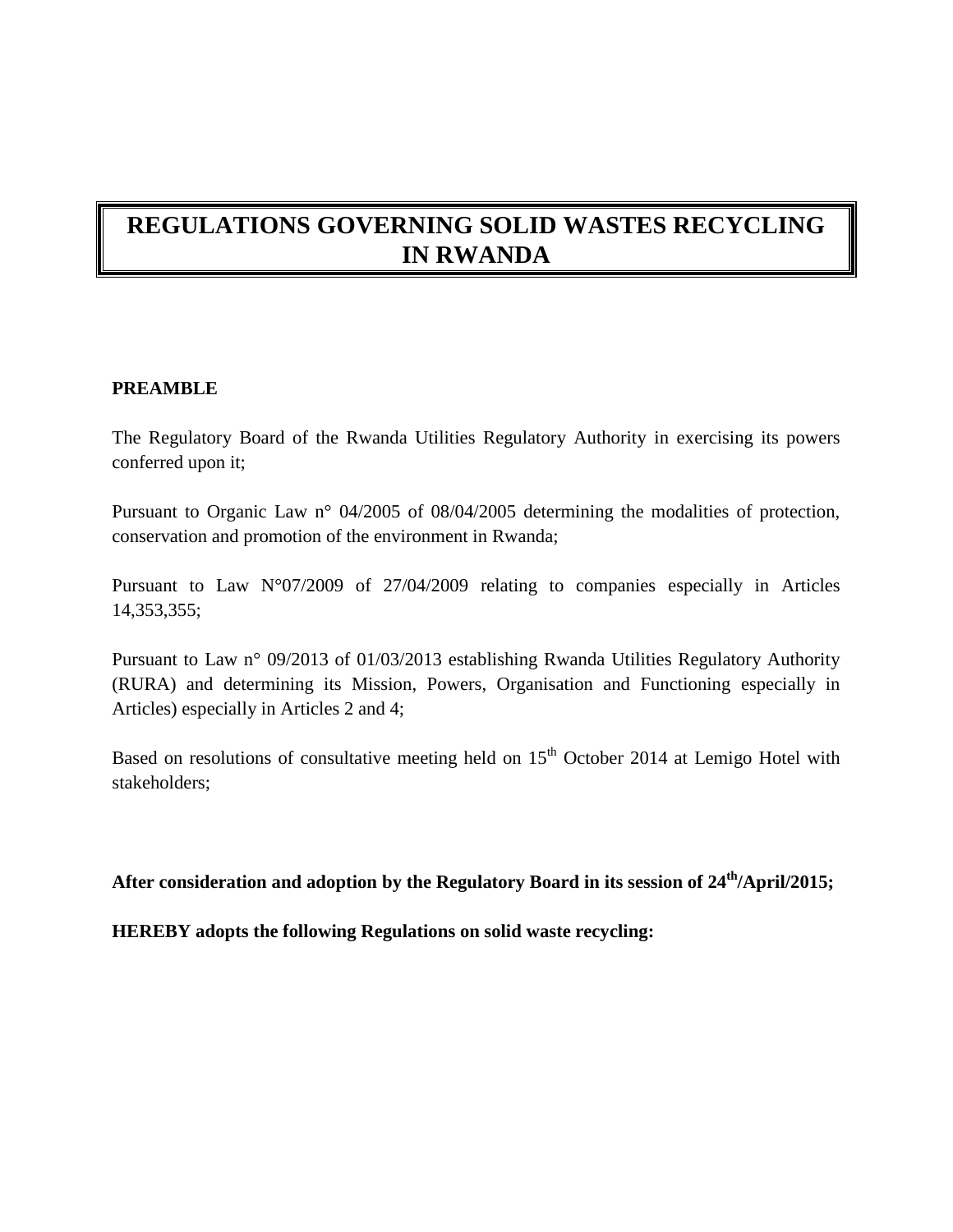## <span id="page-4-0"></span>**CHAPTER ONE: GENERAL PROVISIONS**

#### <span id="page-4-1"></span>**Article One: Purpose of these Regulations**

The purpose of these Regulations is to provide a regulatory framework for the design, installation and operations that recycle, compost or convert solid wastes in Rwanda .

#### <span id="page-4-2"></span>**Article 2 : Definitions of terms**

In these Regulations, unless the context otherwise requires, the terms used in these regulations shall have the following meaning:

**1**° **Composting** : a process of accelerated biodegradation of organic materials using microorganisms under controlled conditions in the presence of oxygen using windrows or piles, including but not limited to covered aerated piles or bays.

**2**° **Conversion :** aerobic or anaerobic digestion or enzymatic, thermal or chemical degradation of organic materials but does not include composting

**3**° **Disposal** : the final dumping, land filling or placement of solid waste into or on any land or water or the combustion of solid waste.

**4**° **Environment :** a diversity of things made up of natural and artificial environment. It includes chemical substances, biodiversity as well as socio-economic activities, cultural, aesthetic, and scientific factors likely to have direct or indirect, immediate or long term effects on the development of an area, biodiversity and on human activities;

**5**° **Facility** : a site or works, and other appurtenances thereto, which is, has been or will be used for the handling, storage, transfer, processing, treatment or disposal of solid waste including all land, structures and improvements which are directly related to solid waste activities;

**6**° **Licensee** : any company, cooperative or person who holds an operating license issued by the Regulatory Authority under these Regulations ;

**7**° **License:** a legal document issued by the Regulator granting rights and obligations for operating a solid wastes recycling facility;

**8**° **Operator** : any company, cooperative or person who is operating in waste recycling services ;

**9**° **Permit :** a legal instrument issued by the Regulator granting rights and obligations for construction of a solid wastes recycling facility;

**10**° **Person:** any individual, company or cooperative involved in waste recycling services

**11**° **Solid Wastes:** all putrescible and non-putrescible refuse in solid or semi-solid form, including but not limited to: garbage, rubbish ,junk, vehicle, ashes or incinerator residue, street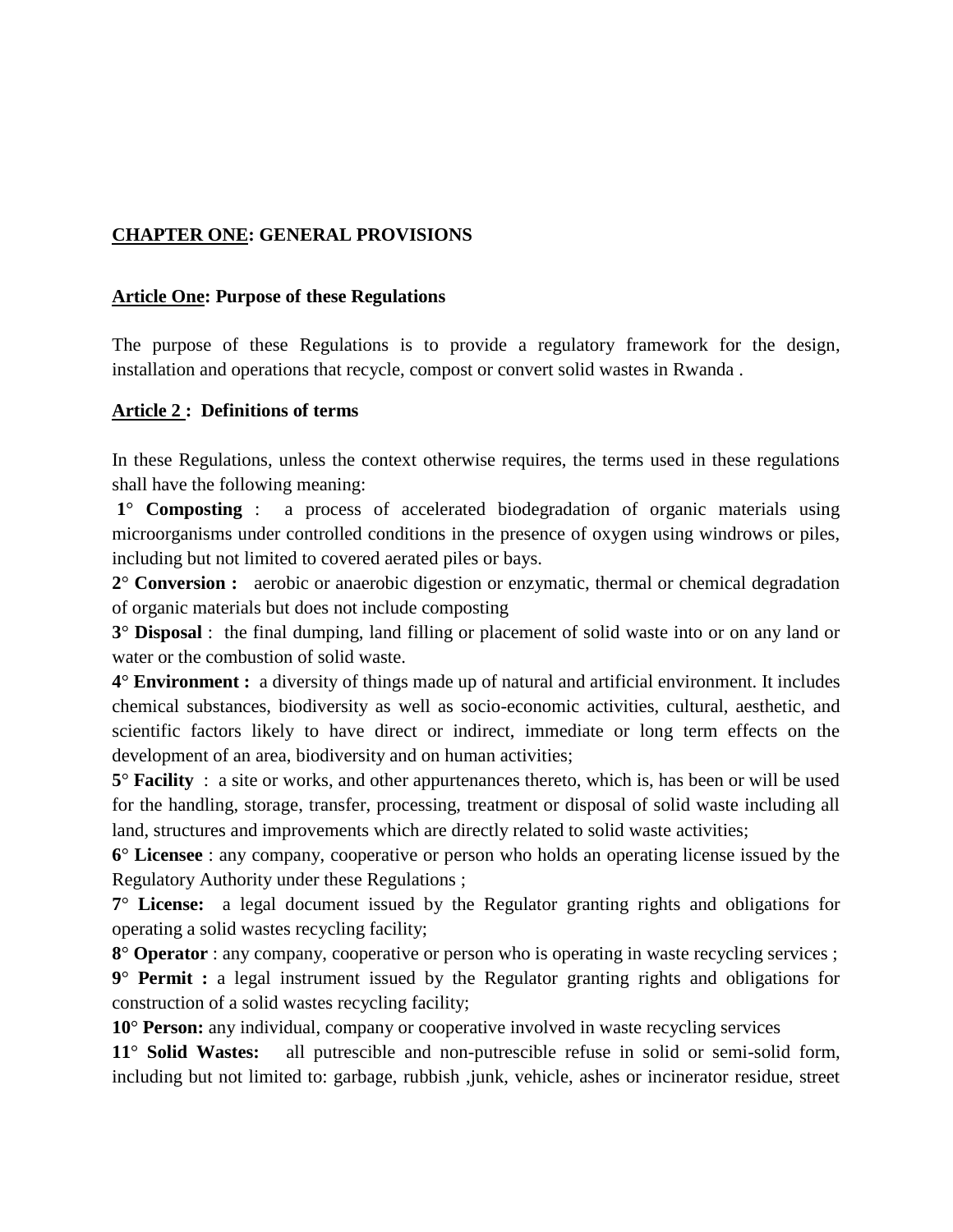refuse, dead animals, demolition wastes, construction wastes, solid or semi-solid commercial and industrial wastes.

**12**° **Recycling:** is the process whereby discarded products and materials are reclaimed or recovered, then refined or reprocessed, and converted into new or different useful products. This term is often used in a wider sense to describe the complete cycle, from collection to production of new objects, or secondary raw materials, from reclaimed material. The term "recycling process" does not include refurbishment, repair or similar activities;

**13**° **Recyclable Materials: a** solid wastes that can be processed and returned to the economic mainstream in the form of raw materials or useful products;

**14**° **Recycling Facility:** a centre, unit, plant, factory, or industry designed or installed for the purpose of storing for processing, transformation of reclaimed recyclable solid wastes in an environmental friendly manner, into new or secondary products;

**15**° **Regulator:** the Rwanda Utility Regulatory Authority as established by the Law No 9/2031 of 1/03/2013 for the regulation of certain public utilities including sanitation services;

**16**° **RS** : the Rwanda Standards which is the specification or code of practice declared by the Rwanda Bureau of Standards;

**17**° **Rwanda Environment Management Authority (REMA):** the national statutory Body having in its mandate the coordination and oversight the implementation of national environmental policy and the subsequent legislations ;

**18**° **Waste** : is any material that has been discarded and, as such, needs to be disposed of in an environmentally acceptable manner. It can be classified as follow:

- *[Biodegradable wastes](http://en.wikipedia.org/wiki/Biodegradable_waste)* / Organic wastes: [Food,](http://en.wikipedia.org/wiki/Food_waste) [green waste,](http://en.wikipedia.org/wiki/Green_waste) [paper,](http://en.wikipedia.org/wiki/Paper) animals-*[Recyclable](http://en.wikipedia.org/wiki/Recycling) materials*: paper, [glass,](http://en.wikipedia.org/wiki/Glass) [bottles,](http://en.wikipedia.org/wiki/Bottle) [cans,](http://en.wikipedia.org/wiki/Tin_can) [metals,](http://en.wikipedia.org/wiki/Metal) certain plastics, clothes, batteries,...
- *[Inert](http://en.wikipedia.org/wiki/Inert) wastes:* [construction and demolition wastes](http://en.wikipedia.org/wiki/Construction_and_demolition_waste), [dirt,](http://en.wikipedia.org/wiki/Soil) [rocks,](http://en.wikipedia.org/wiki/Rock_%28geology%29) debris.
- *Electrical and [electronic wastes](http://en.wikipedia.org/wiki/Electronic_waste):* electrical appliances, TVs, computers, screens, etc.
- *Composite wastes*: waste [clothing,](http://en.wikipedia.org/wiki/Clothing) Tetra Packs, waste plastics such as toys.
- *[Hazardous wastes](http://en.wikipedia.org/wiki/Hazardous_waste)*: including most [paints,](http://en.wikipedia.org/wiki/Paint) [chemicals,](http://en.wikipedia.org/wiki/Chemical) [light bulbs,](http://en.wikipedia.org/wiki/Light_bulb) [fluorescent tubes,](http://en.wikipedia.org/wiki/Fluorescent_tube) [spray](http://en.wikipedia.org/wiki/Spray_can)  [cans,](http://en.wikipedia.org/wiki/Spray_can) [fertilizer.](http://en.wikipedia.org/wiki/Fertilizer)
- *[Toxic wastes](http://en.wikipedia.org/wiki/Toxic_waste):* including [pesticides](http://en.wikipedia.org/wiki/Pesticide), [herbicides,](http://en.wikipedia.org/wiki/Herbicides) [fungicides.](http://en.wikipedia.org/wiki/Fungicides)
- *Prohibited wastes*: means solid wastes that cannot be accepted at a recycling facility. It includes but not limited to: Hazardous wastes, Asbestos, Contaminated soil, medical wastes;

## <span id="page-5-0"></span>**Article 3: Scope**

These Regulations shall apply to any person engaged in any type of activities for solid wastes recycling. They shall not apply to hazardous waste, E-waste, wastewater treatment and combustion facilities.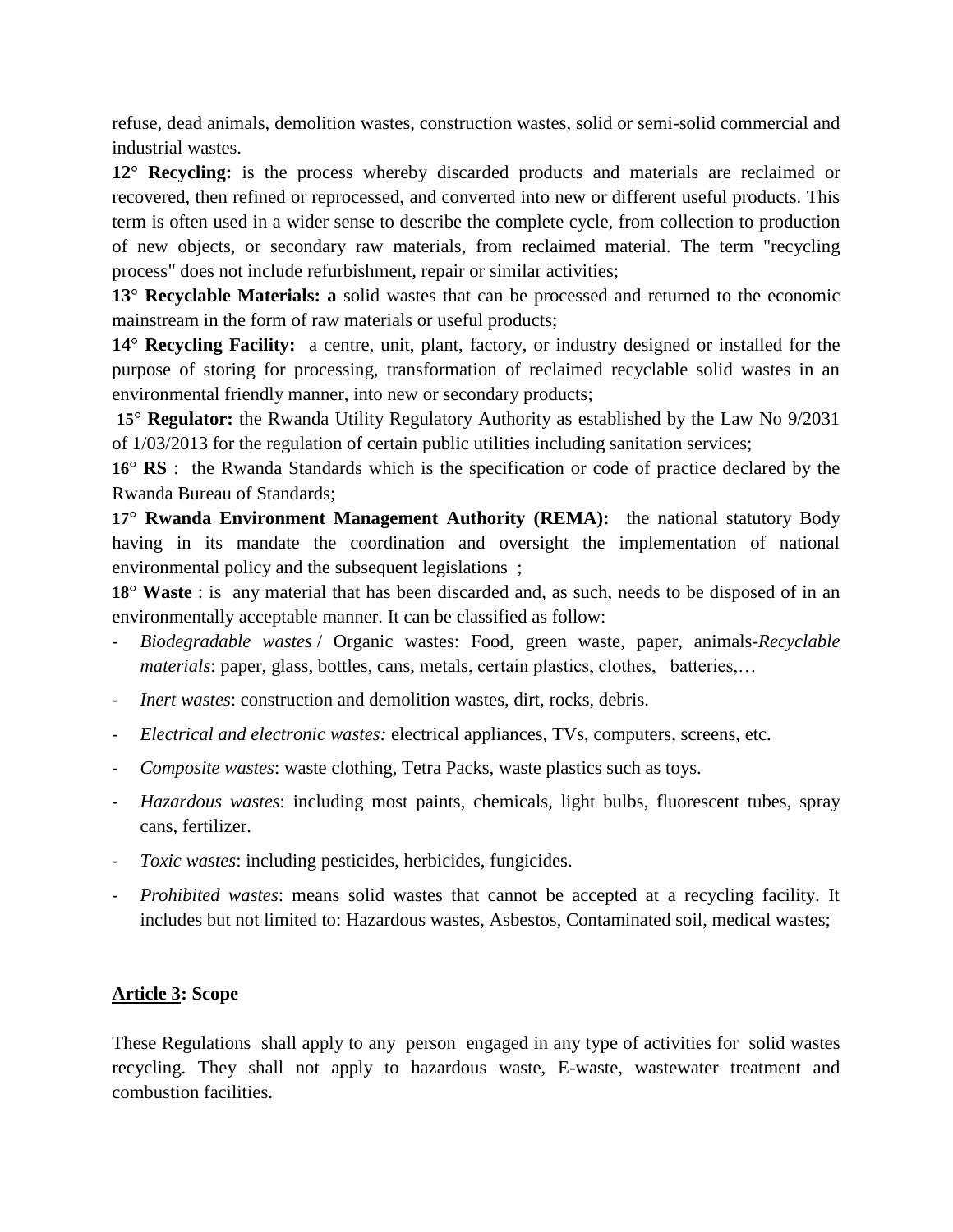The recyclable fraction under these regulations includes plastic, metal, glass, paper, cardboard, organic wastes and others solid wastes.

Activities that intend to recycle, compost or convert materials into other useful products are eligible for license applications if:

- (i) They receive for recycling not less than 150 kg per day of recyclable materials excluding paper;
- (ii) They receive materials for composting operations that are not less than 5 tons per week of organic materials,

#### <span id="page-6-0"></span>**Article 4: Objectives**

These Regulations shall have the following objectives:

- a) To protect the public health and the environment, and
- b) To encourage the diversion and recovery of recyclable materials.

# <span id="page-6-1"></span>**CHAPTER 2: TECHNICAL REQUIREMENTS FOR INSTALLATION, CONSTRUCTION AND OPERATION OF SOLID WASTES RECYCLING FACILITIES**

#### <span id="page-6-2"></span>**Article 5: Suitable site for waste recycling**

No site shall be determined to be suitable for waste recycling or conversion facility where:

- (a) The land is considered for agriculture, natural resources conservation service except where the facility is an agricultural composting facility;
- (b) where traffic impacts from the facility operations would constitute a danger to the public health, safety or the environment taking into consideration traffic congestion, vehicles emissions, pedestrian and vehicular safety, road configurations, have an adverse impact on wildlife habitat and ecological natural community;
- (c) the waste recycling have an adverse impact on the physical environment, watersheds and wetlands;
- (d) the anticipated emissions from the facility would not meet required air quality standards or would otherwise constitute a danger to the public health, safety or the environment;
- (e) the establishment or operation of the facility would result in nuisance conditions which would constitute a danger to the public health, safety or the environment such as noise, odors, presence of rodents, insects and vectors.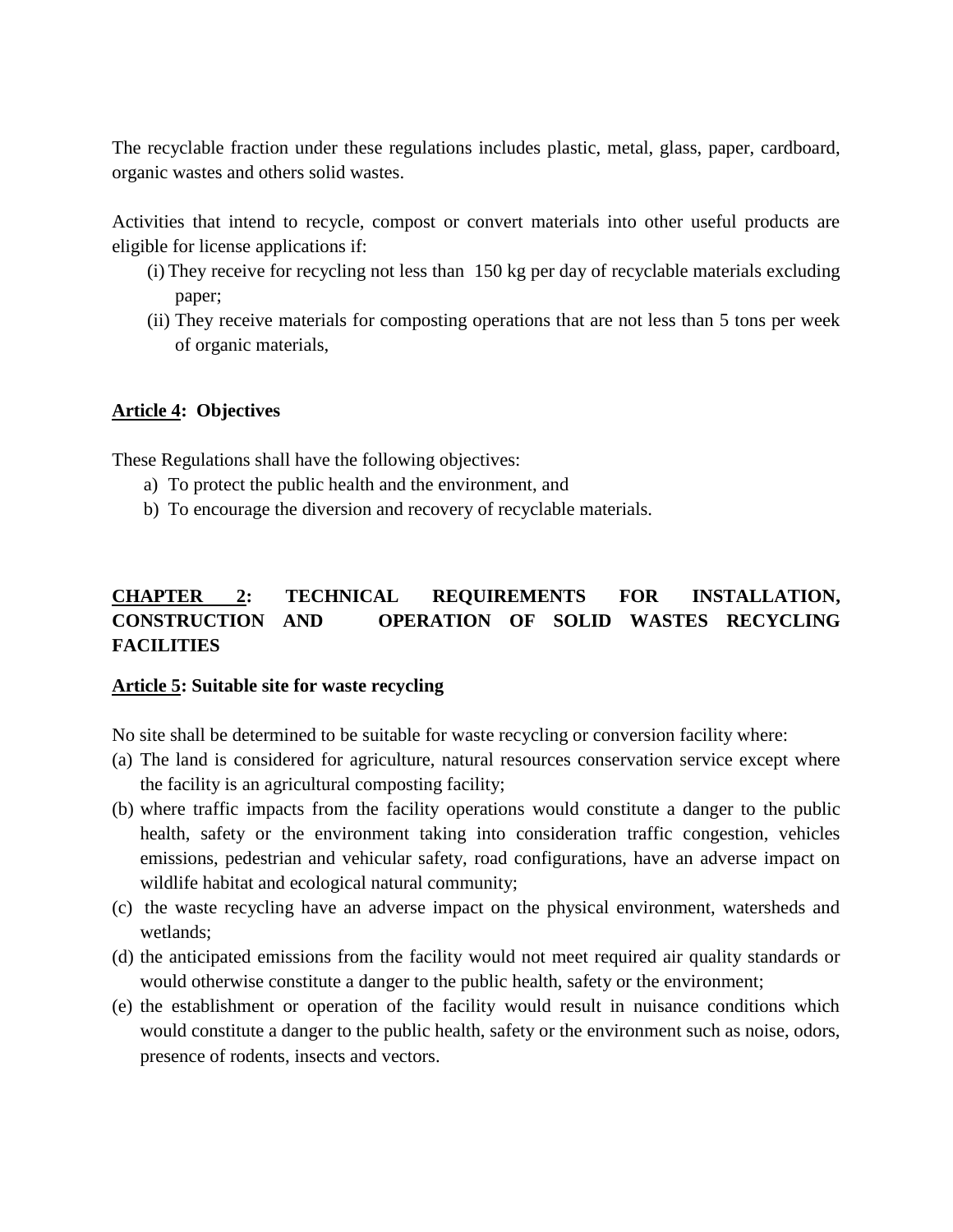#### <span id="page-7-0"></span>**Article 6: Requirements to operate a waste recycling Unit**

Any operator licensed to own or operate a waste recycling unit shall ensure that:

- (a) the waste recycling unit and its disposal site are at a radius of at least hundred meters away from a residential or commercial area, airport, principal public road and from water sources;
- (b) the waste recycling unit is enclosed and secure from scavengers;
- (c) the waste recycling unit has hazard and safety signs displayed at appropriate places indicating the treatment plant or disposal site and the nature of operations it carries out in accordance with these regulations;
- (d) the waste recycling unit is operated in a way which:
	- (i) avoids polluting surface, air and underground water;
	- (ii) avoids the emission of noxious smells from the plant or site to levels beyond a standard established under the law or regulations;
	- (iii)prevents the breeding of rats, mosquitoes or other vermin at the site or plant.
- (e) means of ventilation are provided at the disposal site or plant to allow escape bio-gas generated from the site or plant and that any noxious smell from the disposal site or plant is controlled.

#### <span id="page-7-1"></span>**Article 7: Location of recycling facility**

The location of recycling facility shall confirm with the following:

- 1) Any plot planned for the construction of solid wastes recycling facility shall be chosen taking into consideration the Rwanda Building Control Regulations, Environmental Law and other applicable Standards and Regulations;
- 2) The approval of the site for construction shall be subjected to scrutiny regulations to ensure that no health hazards are to affect the surroundings and the following requirements shall be availed to the Regulatory Authority for project analysis:
	- (i) A detailed description of the location of the recycling facility with type of solid wastes to be recycled, diagram indicating the manner in which the recyclable materials are stored and processed (Mechanical, Chemical, Biological, Feedstock recycling, etc..) , its design capacity and environmental controls for the recycling unit;
	- (ii) Engineered plans and specifications for the recycling facility in sufficient details indicating access roads, fencing, areas for storing equipment, facilities for employees, areas for receiving, handling and storing recyclable materials, areas for storing solid waste, maintenance areas and any other appurtenances;
	- (iii)A Copy of the Environmental Impact Assessment certificate issued by competent authorities.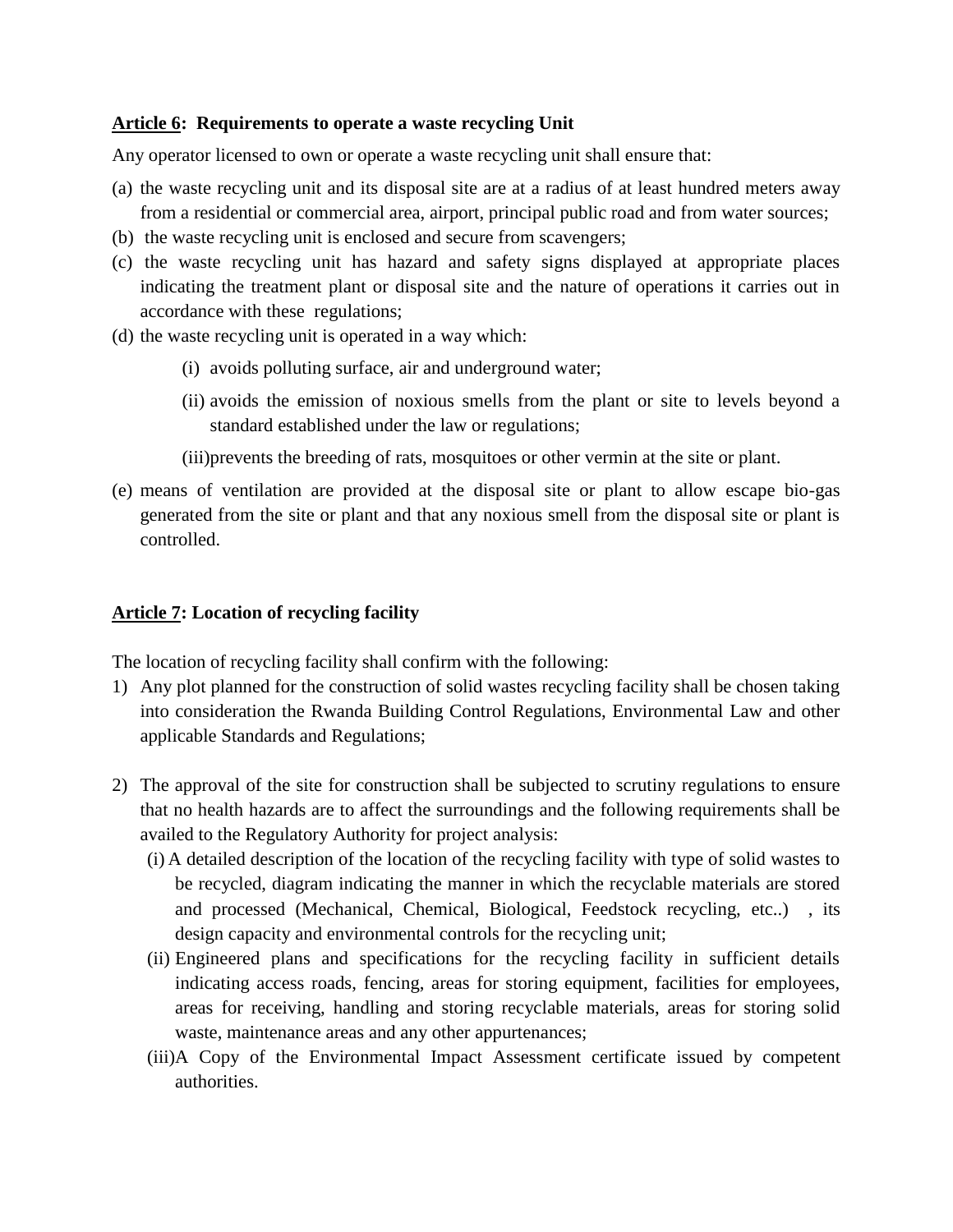## <span id="page-8-0"></span>**Article 8: Installation of solid waste recycling facilities**

The installation of a waste recycling facility shall confirm with the following:

- 1) Machinery of the solid wastes recycling facility shall be installed according to the manufacturer' instructions only by a competent contractor or individuals with enough skills and experience in industrial installation field;
- 2) The installation works shall be performed according to national or international building codes, and shall not contribute to polluting the environment such as air, water, public nuisance ;
- 3) The recycling facility shall be installed along with other utilities such as water supply and Power;
- 4) No person shall install, modify, operate or maintain facility machinery except in compliance with a site assignment, license obligations and all conditions as well as the plan approved by the Regulator.

# <span id="page-8-1"></span>**CHAPTER 3: WASTE RECYCLING UNIT OPERATION**

## <span id="page-8-2"></span>**Section One: Operation in general**

#### <span id="page-8-3"></span>**Article 9: Operation of recycling facility**

The operation of waste recycling facilities shall operate according to the following:

- 1) Processing or treatment methods shall achieve one or both of the results below:
	- (a) Reduce, eliminate or change an undesirable characteristic of a waste and thereby render the waste more suitable for final disposal or further management at permitted facilities; or produce a certified waste-derived product.
	- (b) Processing and treatment practices, by-products and end-products shall not pose a greater adverse impact to the environment, public health or safety than the impact posed by not changing the characteristics of the wastes.
- 2) Wastes shall not be stored at a facility without processing or treatment for a period of time which:
	- (a)Results in conditions adversely affecting the environment, public health or safety, including conditions that attract insects and vectors, generate odors or leachate, or have the potential to cause fire or explosion; or
	- (b) Exceeds the storage life of a waste destined for reuse such that a characteristic of the waste changes in a manner or to a degree that renders the waste non-reusable by the facility;
- 3) Incoming wastes shall be well managed and well stored;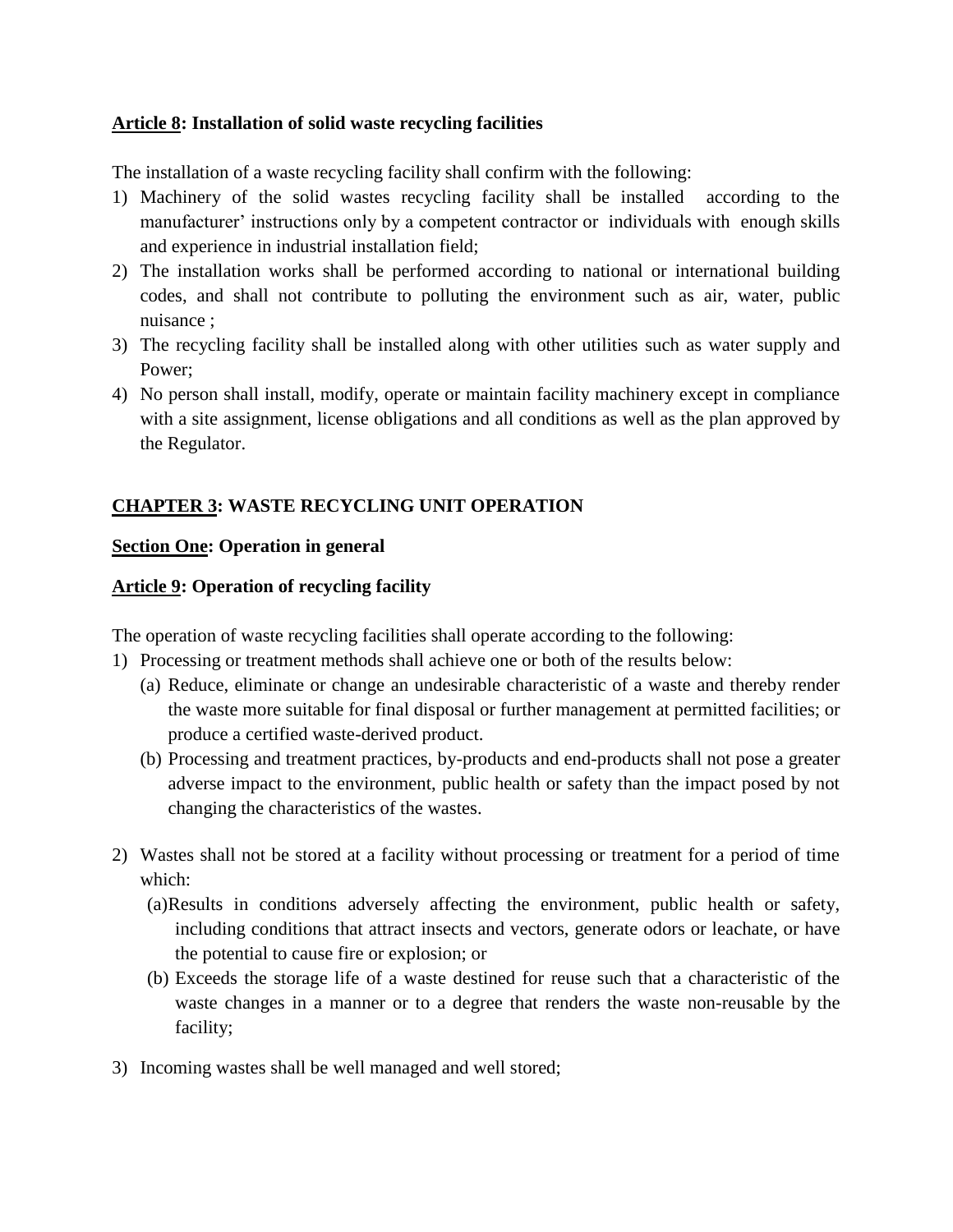4) Maintenance of machinery shall be done as suggested by the manufacturer and the operation and maintenance manual shall be in place.

#### <span id="page-9-0"></span>**Article 10: Responsibilities of recycling facility operator**

The owner and operator of an operation that handles recyclable materials shall:

- (a) ensure the operation and its products do not result in an unpermitted discharge of pollutants to air, water, land or other natural resources, create a public nuisance, or present a significant threat to public health, safety or the environment;
- (b) ensure that the recyclable materials and products are not contaminated by toxic substances at levels which may pose a significant threat to public health, safety or the environment;
- (c) ensure that the type and quality of recyclable materials is sufficient for the operation and that the quality of the operation's products is sufficient for the products to be marketable;
- (d) ensure that the operation handles recyclable materials and residuals only within a handling area, containers or trucks that are sufficiently enclosed and covered to prevent a public nuisance;
- (e) ensure that the amount of residuals generated at a single-stream recycling operation does not average more than 15%, or at any other type of recycling operation 10%, by weight of the materials received during any quarter;
- (f) ensure that all solid and liquid materials produced as a result of the operation are managed in accordance with all other applicable regulations and laws;
- (g) producing stabilized organic materials and maintaining proper thermal to prevent spontaneous combustion and destroy pathogens;
- (h) managing storm water and leachate to prevent ponding and water pollution;
- (i) implementing an odor and vector control plans that are appropriate for the size and type of operation that will minimize the production and migration of odorous compounds and the presence of vectors. The plan shall identify specific actions that will be taken to address complaints if unacceptable odors and vectors occur beyond the property line of the operation;
- (j) maintaining access to an adequate water supply with adequate pressure for firefighting;
- (k) employ an appropriate number of properly trained personnel for the size and type of the operation;
- (l) Ensure that equipment used is appropriate for the size and type of the operation;
- (m) maintain accurate records for at least three years to demonstrate compliance with regulations and submit an annual operational report to the Regulator by March  $30<sup>th</sup>$  as determined by the appropriate format. The report shall include, but not be limited to, the amounts and types of recyclable materials received, transferred and recycled and the amount of residuals managed during the previous calendar year; and
- (n) submit a compliance report in accordance with these regulations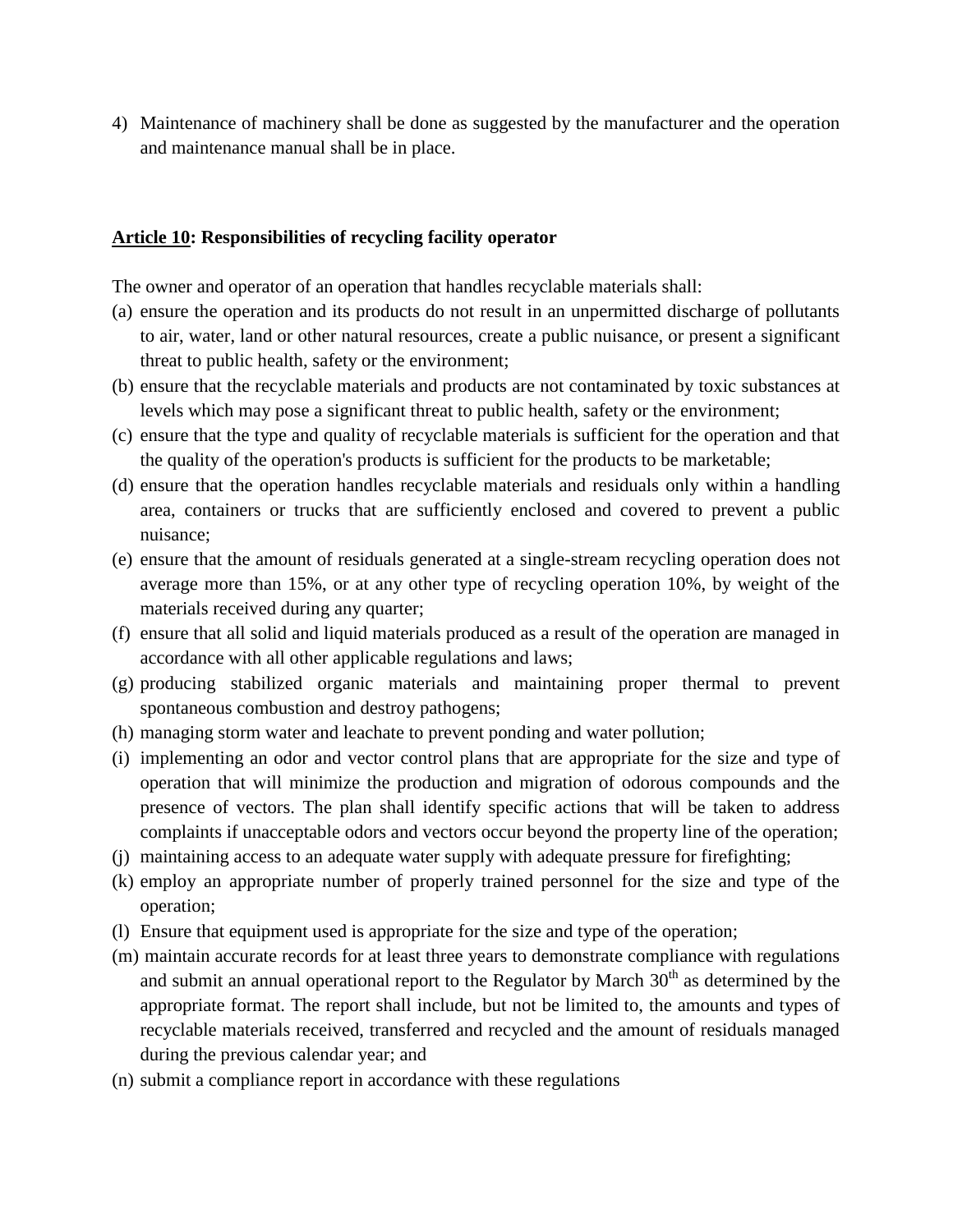#### <span id="page-10-0"></span>**Section 2: Recycling of Plastic**

#### <span id="page-10-1"></span>**Article 11: Required technologies for plastic recycling**

Acceptable recycling technologies under these regulations include:

- (1) Primary recycling involving processing waste into a product with characteristics similar to those of the original product. The recycling of relatively uncontaminated waste plastics, that has historically taken place in the manufacturing sector, is an example of primary recycling;
- (2) Secondary recycling involving processing of waste plastics into materials that have characteristics different from those of the original plastics products. In this type, manufacturing and postconsumer wastes enter secondary recycling streams that allow higher contamination levels than primary recycling;
- (3) Tertiary recycling involving the production of basic chemicals and fuels from plastics waste as part of the municipal waste stream or as a segregated waste. Pyrolysis and hydrolysis are examples of these processes;
- (4) Quaternary recycling retrieving the energy content of waste plastics by burning or incineration.

#### <span id="page-10-2"></span>**Article 12: Identification of recycled plastic materials**

The manufacturers of plastic products from either virgin or recycled plastics shall clearly indicate the content of products by using the following recognized symbols during the processing:

- (a) PET : Polyethylene terephthalate ;
- (b) , HDPE : High density polyethylene;
- (c) LDPE : Low density polyethylene;
- (d) PP,: Polypropylene; and
- (e) V:Vinyl ,

Without prejudice to the above paragraph one oh this provision , the end product made of recycled or reprocessed plastics shall be marked with the mark "Recycled" and indicate the percentage of use of recycled material or Alternatively, the manufacturer may use codification such as R1 for less than 10%, R2 for between 11 and 20%..

## <span id="page-10-3"></span>**Article 13: Providing Information**

(1) The information shall be printed at least in two (2) official languages wherever possible on the end-product for the benefit of users or reprocessors.

The information that shall be provided is as follows: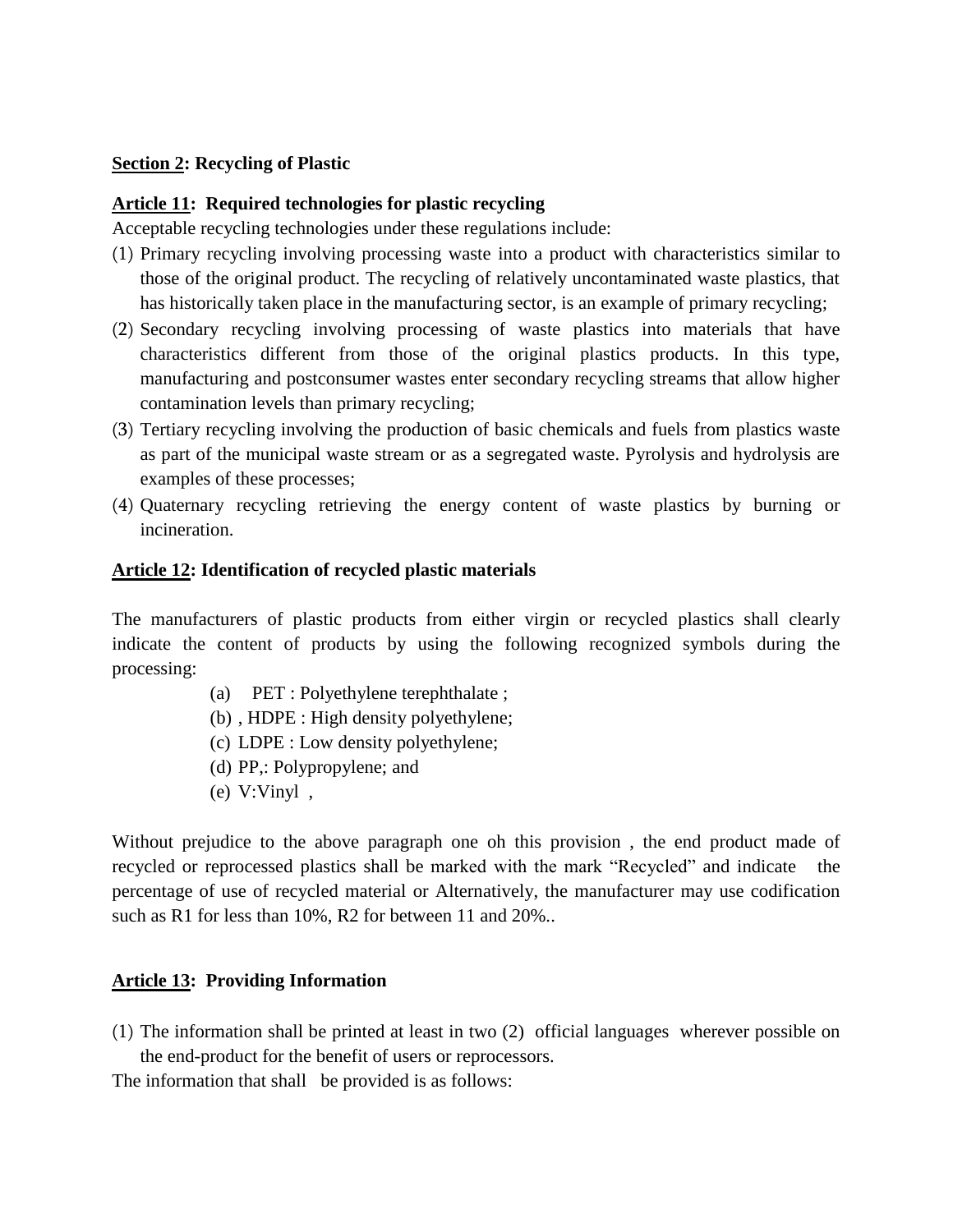- i. **This product :** like carry *bags/shopping bags, bottles, blow-moulded containers,...*
- ii. **is made of** *: indicate materials* **and**
- iii. **is reusable or recyclable***.*
- (2) The carry bags containers made out of recycled plastics shall be labeled as "**Not suitable for packing, storing or carrying food products**.

## <span id="page-11-0"></span>**Article 14: Steps involved in plastics recycling process**

- (1) The recyclers and reprocessors have the obligation to select waste which are suitable for recycling or reprocessing purpose. The end product made out shall be marked with "Recycled" indicating percentage of use of recycled material.
- (2) All medical plastic wastes and containers used for packaging of toxic contents such as pesticides, insecticides shall be segregated separately and put to appropriate incineration to recover energy.

## <span id="page-11-1"></span>**Article 15: Segregation**

The segregation shall be done in accordance with the symbol marked on the product which is taken up for recycling.

This marking shall not only facilitate segregation but shall also guide customer on correct buying and usage of the end-product.

The segregated plastics waste irrespective of the source of origin and type and form shall be subjected to size reduction, cleaning from dust and dirt and washing wherever applicable with water or detergent.

## <span id="page-11-2"></span>**Article 16: Preventing pollution**

To prevent pollution, appropriate measures shall be taken to dispose of the effluent generated as a result of washing or cleaning of waste and only thereafter be put to recycling or reprocessing.

# <span id="page-11-3"></span>**Article 17: Processing**

- (1) The cleaned and washed material may be blended with additives, processing aids, pigments as the case may be, and finally granulated using appropriate screen mesh for filtration of contaminants and impurities.
- (2) During processing of recycled materials, efforts shall be made to avoid downgrading the quality and performance of end-products.
- (3) Reprocessing of dirty colored plastics post-consumer including recycled earlier waste and the use of recyclate so generated for the manufacture of critical consumer items like carry bags,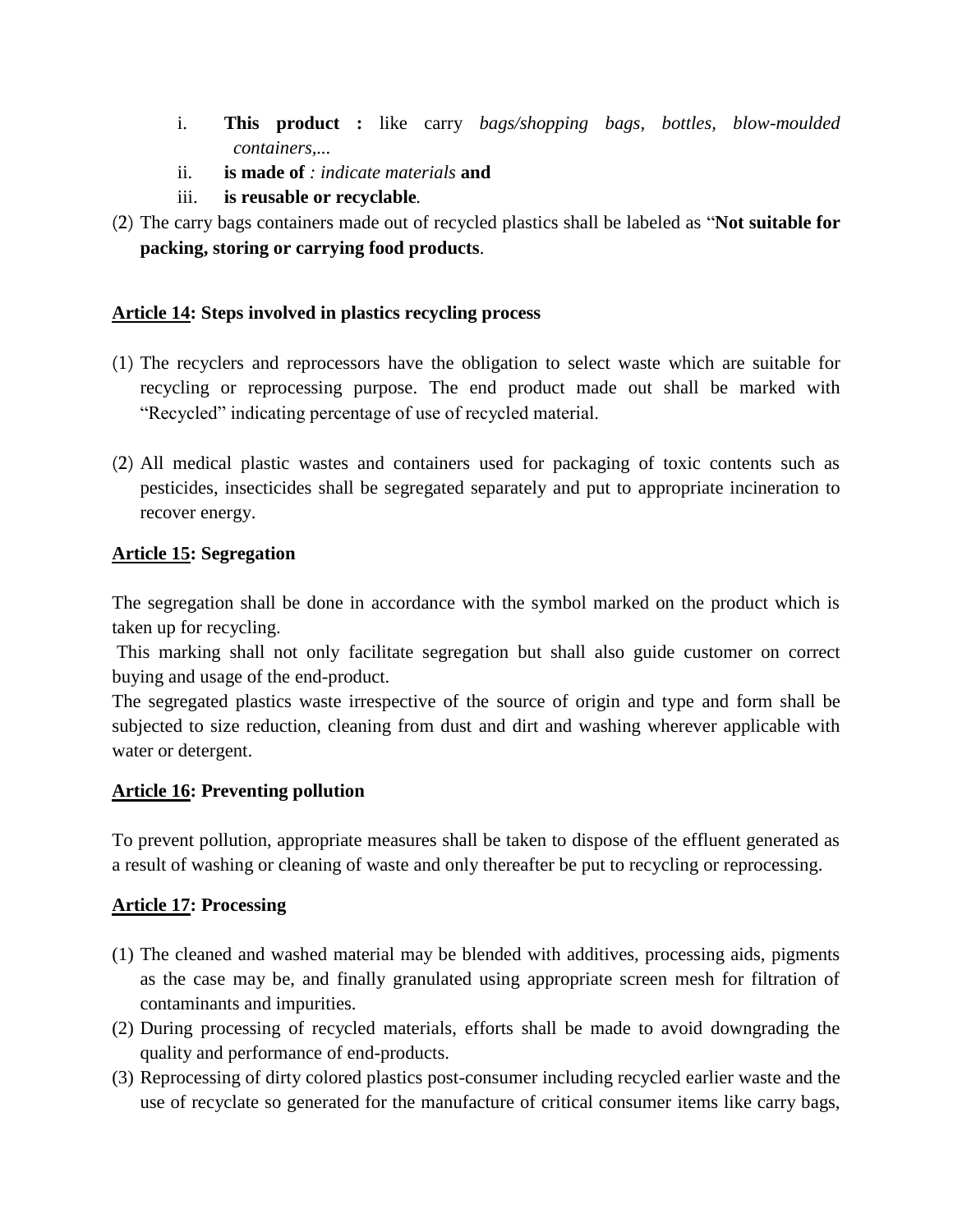blow-molded containers, water bottles, toys, is prohibited and must be avoided as it is environmentally unsound practice.

## <span id="page-12-0"></span>**Article 18: Precautions for recycling plastics**

The environment for plastic recycling shall provide conducive working conditions and the following shall be observed:

- (1) A regular check on the working, performance and maintenance particularly on temperature controls of the processing machinery shall be done;
- (2) Indoor air quality and adequate lighting in the reprocessing unit shall be maintained for healthy working environment with the provisions of suitable exhausts, vents or scrubbers ;
- (3) Adequate fire protection measures shall be provided;
- (4) Burning of plastic waste in garbage dumps or otherwise shall not be permitted;
- (5) The recycled or reprocessed plastics material shall not be used in the manufacture of end products which come in contact with foodstuffs, pharmaceutical and drinking water.

## <span id="page-12-1"></span>**Section3: Recycling of iron and steels**

## <span id="page-12-2"></span>**Article 19: General requirements for iron and steels recycling**

The recycling of iron and steel shall confirm with the following:

- (1) Iron and steel scrap recycling shall involve collection, sorting, baling, packetting, cutting, shearing, shredding , sizing, possibly also cryogenic processes, and final melting;
- (2) Iron or steel scrap shall be segregated at source or while collecting and shall be kept separate;
- (3) The input wastes shall be treated to separate iron and steel scraps from the non-metal and non-ferrous components;
- (4) All mechanical treatment such as cutting, shearing, shredding or granulating; sorting, separation, cleaning, de-polluting, emptying needed to prepare the material for direct input into final use shall be completed.

# <span id="page-12-3"></span>**Article 20: Specific Requirements for iron and steels recycling**

The following specific requirements shall be observed for iron and steel recycling:

- (i) Input materials that originate from vehicles or electric equipment shall complete all treatments as required;
- (ii) Discarded equipment containing chlorofluorocarbons (CFCs) must be captured in an approved process;
- (iii) Filings and turnings that contain cutting fluids such as oils shall be treated to remove these fluids by processes like centrifugation or pressing;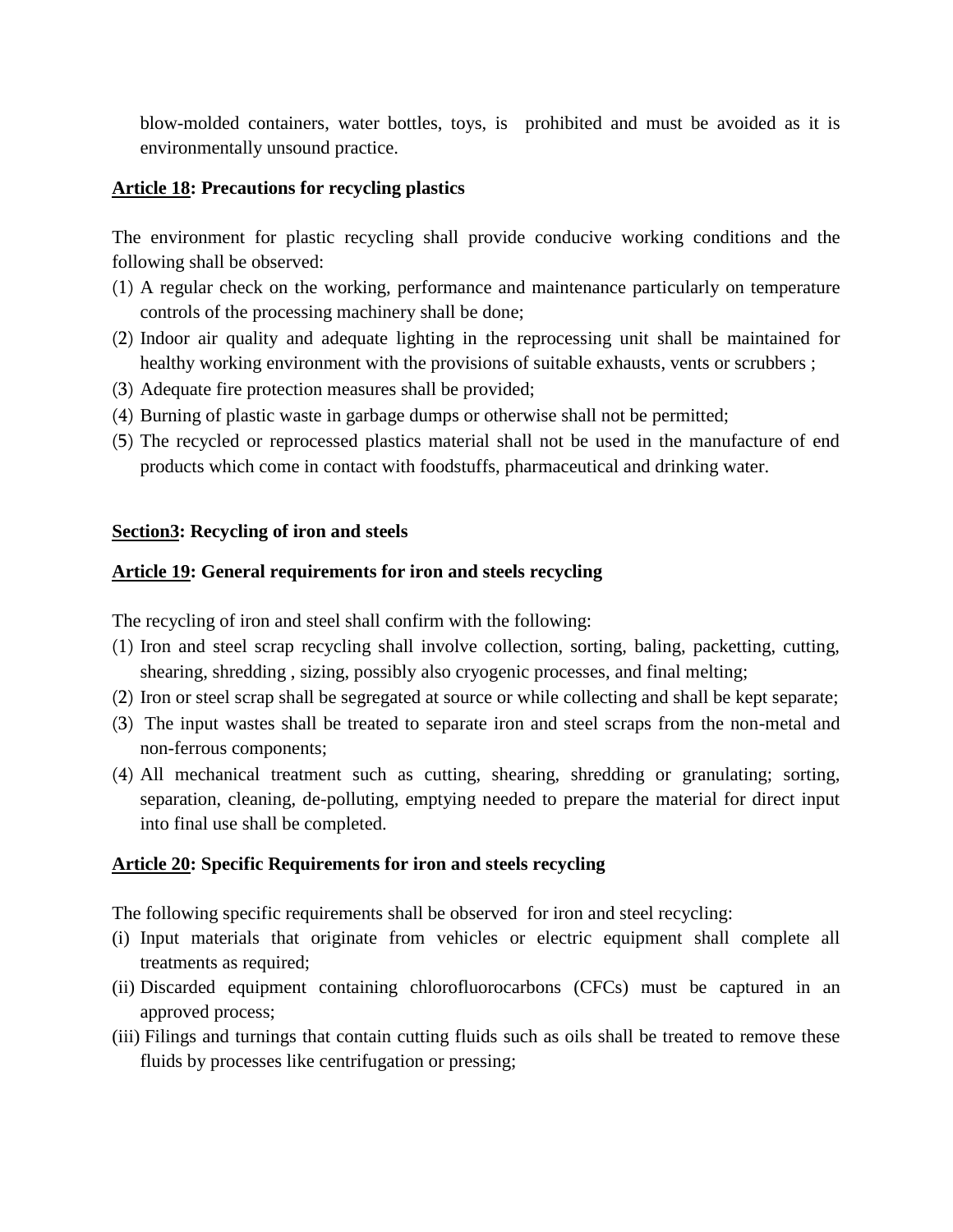- (iv) Cables must be stripped or granulated. If a cable contains organic coatings plastics, the organic coatings shall be removed according to the best available techniques.
- (v) Barrels and containers including inter alia oil and paint drums shall be emptied and cleaned.
- (vi) Hazardous substances be efficiently removed.

## <span id="page-13-0"></span>**Article21 : Information with regard to recycled iron and steel**

Information required for recycled iron and steel products are as follows:

- (1) The owner of the iron and steel recycling facility must provide technical information about the recycled product, produce a radioactivity test certificate and certify that all end-of-waste criteria have been met and accepted by competent authorities.
- (2) Each consignment of the iron and steel scrap or multiple loads shall either be accompanied by the following information or be available in electronic form to the customer and upon the request of any competent authority:
- (i) the name or code of the scrap category according to a specific product standard or specification and a declaration of compliance with the standard or specification;
- (ii) a radioactivity test certificate;
- (iii) identification of the external verifier or the certification of the quality assurance system;
- (iv) Statement of conformity to the end-of-waste criteria.

## <span id="page-13-1"></span>**Section 4. Biodegradable wastes recycling/organic fraction**

## <span id="page-13-2"></span>**Article 22: Steps in recycling of biodegradable wastes**

The operations needed to process the organic fraction to become compost must required sequences as follows:

- (i) Organic;
- (ii) manual sorting;
- (iii) Composting;
- (iv) size reduction and packaging.

# <span id="page-13-3"></span>**Article 23: Design of composting facilities**

The following shall be observed during the design of composting facilities:

- (1) The receipt, storage and processing of incoming feed stocks shall be undertaken on a low permeability material such as compacted clay, asphalt or concrete over a sub-grade which is able to support, without sustained damage, the load of material on it and the load of any machinery used in the composting facility.
- (2) A suitable protective layer should be maintained over the constructed liner so as to protect the constructed liner from damage as a result of day-to-day activities.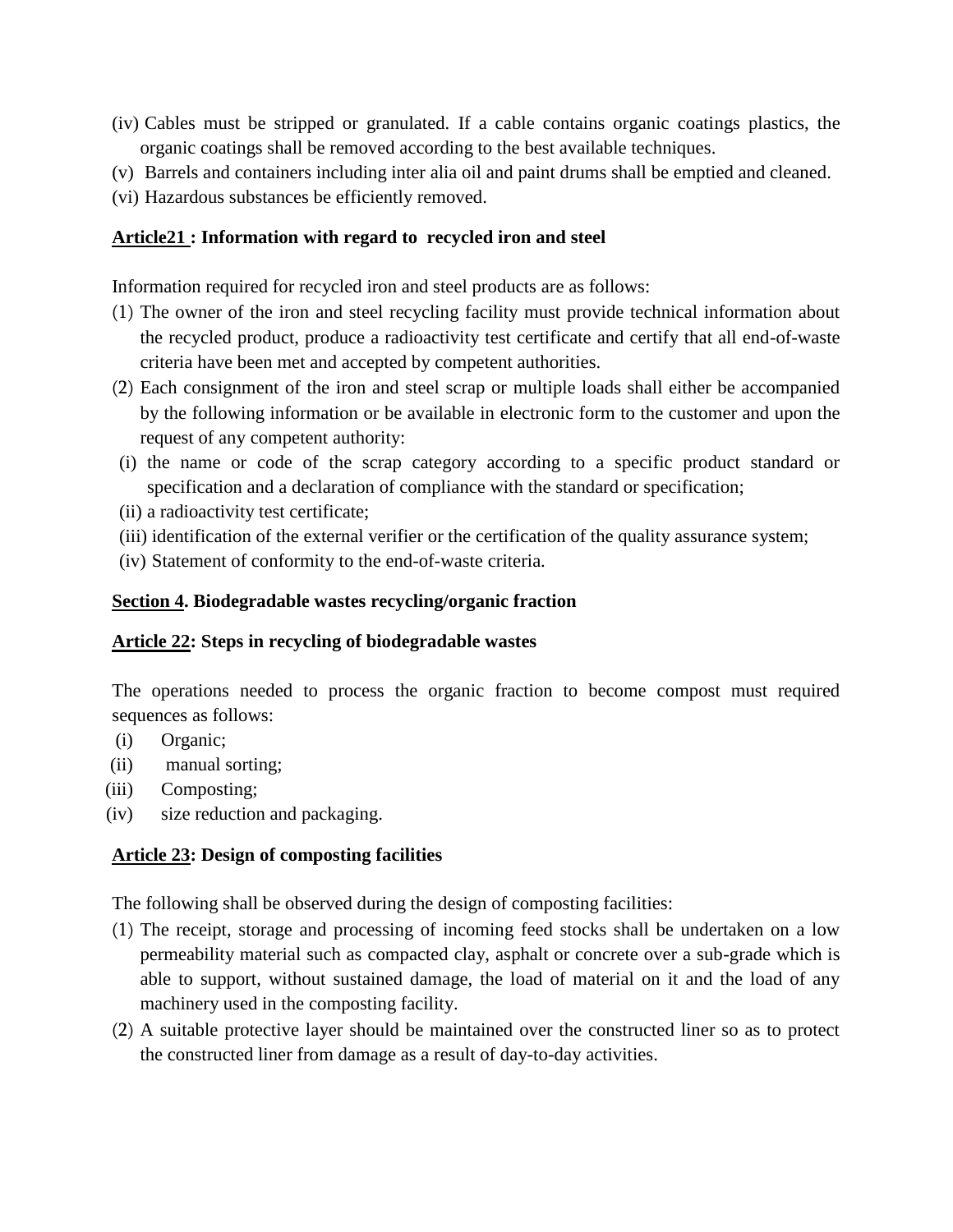- (3) The design and maintenance of a minimum 2% drainage gradient for all areas that receive, store and process feedstocks to ensure the free drainage of leachate to a designated wastewater collection system.
- (4) Finished compost product shall be stored on a designated hardstand area that has a minimum 2% drainage gradient to direct the potentially nutrient rich runoff into a storm water management system capable of removing sediments and nutrients.

## <span id="page-14-0"></span>**Section 5: Recycling of paper and board**

## <span id="page-14-1"></span>**Article 24: Requirements with respect to paper and board recycling**

The following requirements shall be observed during the paper and board recycling process :

- (i) Bins and containers shall be suitable for retaining paper and board for recycling in order to maintain quality requirements;
- (ii) Separate collection of paper should be strongly encouraged to maintain the quality of recovered paper. It is strictly prohibited to mix unmarked collections with other recovered paper and board;
- (iii)The following paper streams are prohibited as raw materials for the production of paper and board intended to come into contact with foodstuffs:
	- 1. Contaminated waste paper and board from hospitals;
	- 2. Recovered paper and board which has been mixed with garbage and subsequently sorted out;
	- 3. Used stained sacks which have contained for example chemicals and foodstuffs;
	- 4. Covering materials, such as paper used for covering furniture during repair and painting works;
	- 5. Batches mainly consisting of carbonless copy paper;
	- 6. Waste paper from households containing used hygienic paper, such as used kitchen towels, handkerchiefs and facial tissue;
	- 7. Old archives from libraries, offices etc., if they contain PCBs.
- (iv)Transport condition of waste paper should be suitable to maintain quality requirements. Recovered paper for a mill producing paper and board, which comes into contact with foodstuffs, is to be clearly identified on the transport documents.
- (v) Appropriate cleanliness and hygiene are to be maintained in raw material storage areas.

## <span id="page-14-2"></span>**Article 25: The contact of recycling paper with foodstuffs**

Any operator recycling paper which comes into contact with food shall notify it to the users by indicating that it is not suitable for packing,storing or carrying food products .

## <span id="page-14-3"></span>**Article 26: Prohibitions in relation to dump and dumping sites**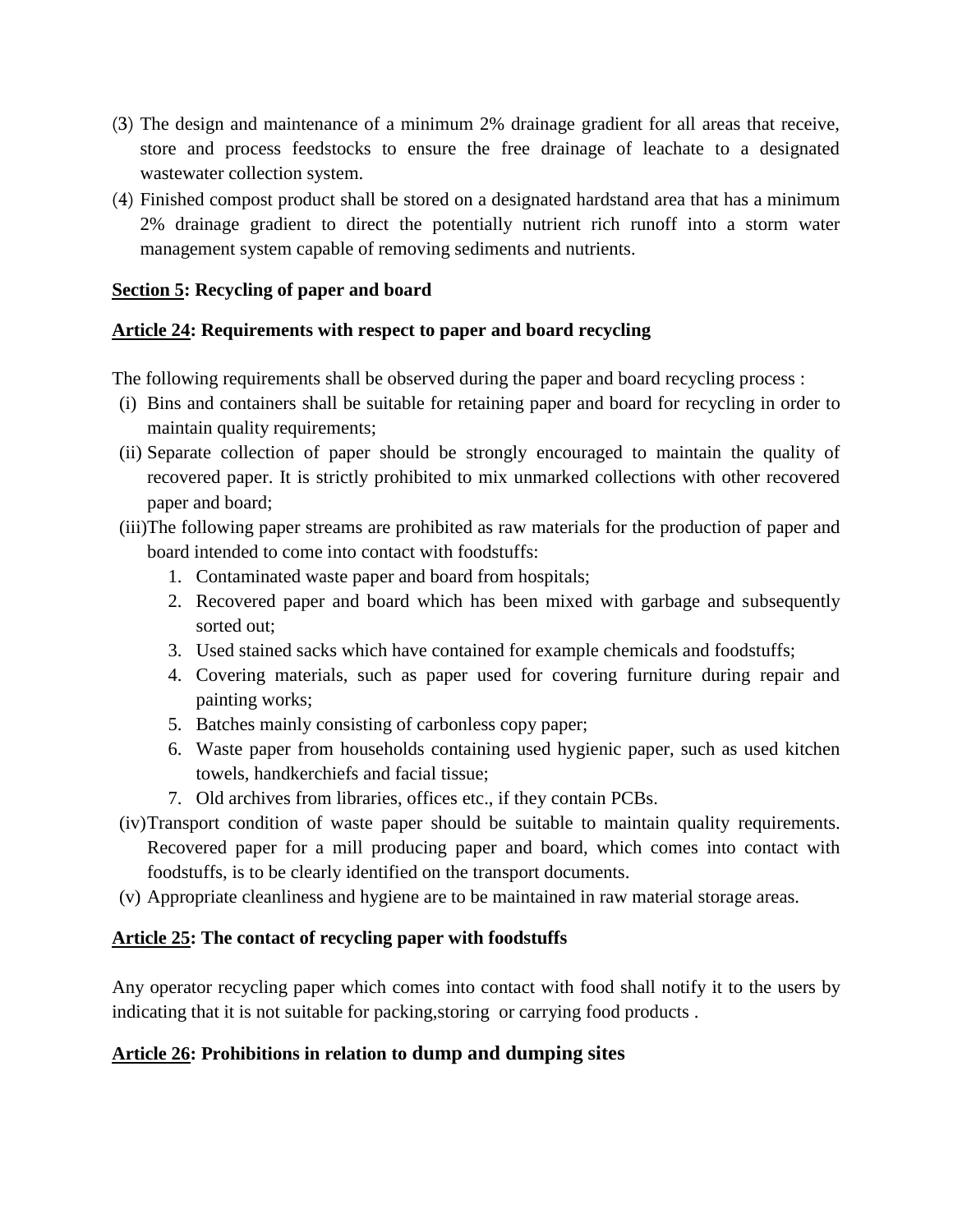- (1) No person, company or cooperative shall establish, construct, operate or maintain a dumping ground or operate or maintain a dumping site in such manner as to constitute a site to store, process, transfer, treat or dispose of solid waste except in the approval of a competent authority.
- (2) An industry shall not discharge or dispose waste into the environment, unless the waste has been treated in a treatment facility and in a manner approved by the competent Authority

## <span id="page-15-0"></span>**Article 27: Cleaner treatment methods**

Any operator that owns or operates a facility or premises that recycles waste shall minimize the waste generated by adopting the following cleaner treatment methods:

*(a)* improvement of treatment processes through conserving raw materials and energy

by eliminating the use of toxic raw materials and reducing toxic emissions and wastes;

*(b)* monitoring the product cycle from beginning to end by identifying and eliminating potential negative impacts of the product; enabling the recovery and reuse of the product where possible and reclamation and recycling;

*(c)* incorporating environmental concerns in the design and disposal of a product.

## <span id="page-15-1"></span>**CHAPTER 4: LICENSING REGIME AND LICENSE REQUIREMENTS**

## **Article 28: License Condition**

Any activity relating to operation of solid wastes recycling facility shall be subject to a license issued by the Regulator under these regulations.

## <span id="page-15-2"></span>**Article 29: Requirements to operate a solid wastes recycling facility**

- (1) An entity wishing to operate a solid wastes recycling facility under these regulations, shall make an application for an operation license to do so to the Regulatory Authority.
- (2) The operation license application shall be accompanied by:
	- i. Filled application form
	- ii. A copy of a management contract or an agreement with the owner of the recycling facility if not the owner;
	- iii. A business registration certificate ;
	- iv. Business Plan of five (5) years;
	- v. Application fees bank slip;
	- vi. Health and safety policy;
	- vii. Insurance for workers;
	- viii. Rwanda Social Security Board and Rwanda Revenue Authority's certificate.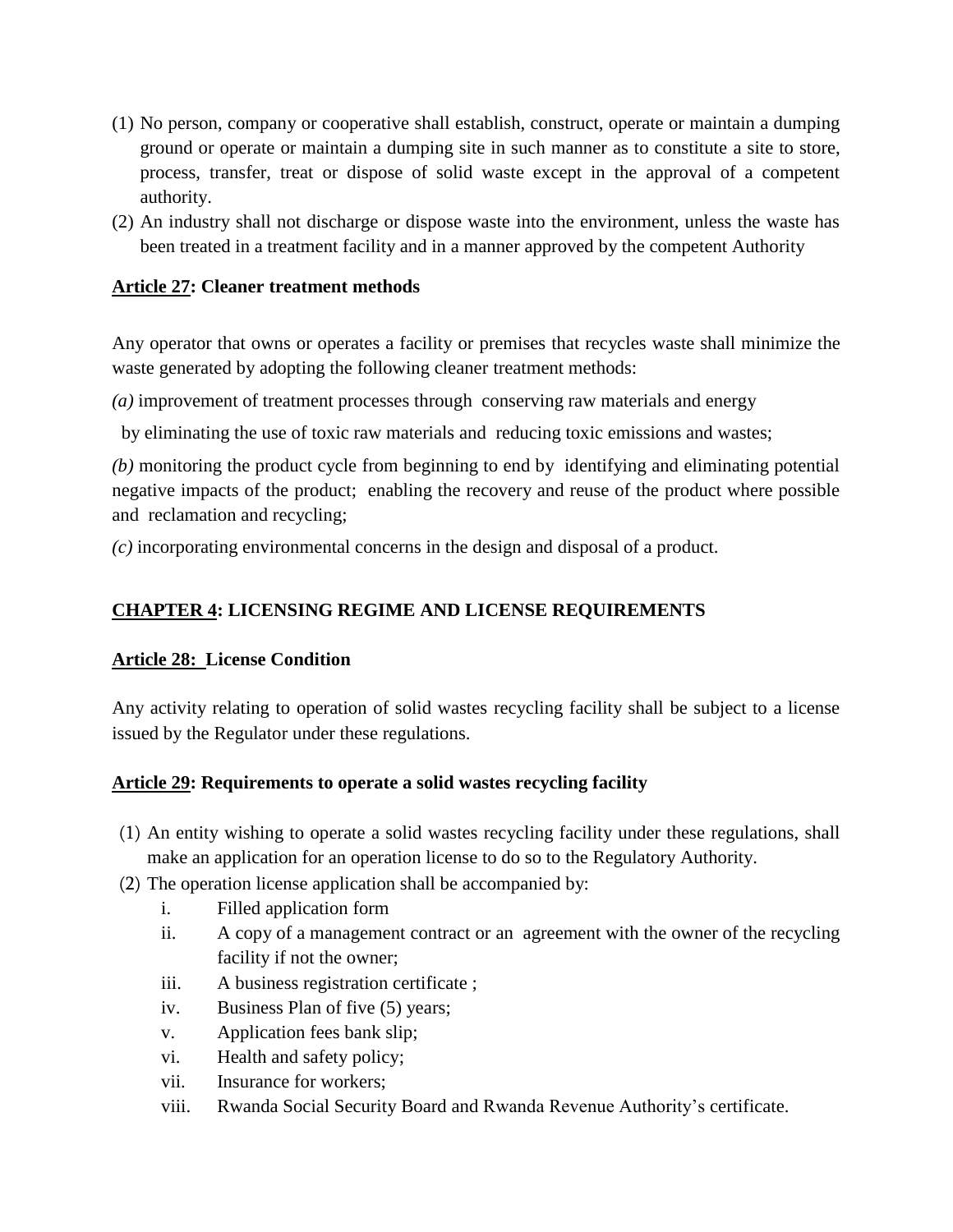## <span id="page-16-0"></span>**Article 30: Requirements for Construction or Installation Permit**

Any activity relating to construction or installation of solid wastes recycling facility shall be subject to a permit issued by the Regulator.

- (1) Application for construction or installation permit shall be addressed to the Director General of RURA.
- (2) The application shall be accompanied by the following:
	- (i) Filled application form;
	- (ii) Company registration Certificate from RDB;
	- (iii) An Environmental Impact Assessment (EIA) certificate if applicable;
	- (iv) Land ownership permit if he is the owner;
	- (v) A description of the technology to be used or used for existing facilities including a process flow chart, the size and type of all equipment used, the type, quantity and quality of materials to be recycled and products or residuals to be produced;
	- (vi) Proof of application fees bank slip.

## <span id="page-16-1"></span>**Article 31: Application assessment of both License and Permit**

- (1) Following submission of the license or permit application, the Regulator shall process the license or permit application to determine if the applicant fulfill all the license or permit requirements which he/she is applying for;
- (2) Any license or permit application determined by the Regulator to be incomplete shall be considered as defective filing. The Authority may require the applicant to cure the defective filing before any further Authority proceedings take place;
- (3) The Regulatory Authority reserves the right to request additional information from an applicant that may be necessary to enable the Regulatory Authority to make a decision regarding the issuing of the construction permit or operation license.

## <span id="page-16-2"></span>**Article 32: Hearings on License or Permit Application**

The Regulator may conduct a public hearing process and consult parties that may be involved or affected by the project to discuss on the suitability of the proposed site. All parties shall have the right to present evidence, cross-examine, make objections and make arguments on the site that shall be subjected to further Regulatory examinations or cross-examination.

The applicant shall bear any costs incurred for the facility design review by an external person when necessary.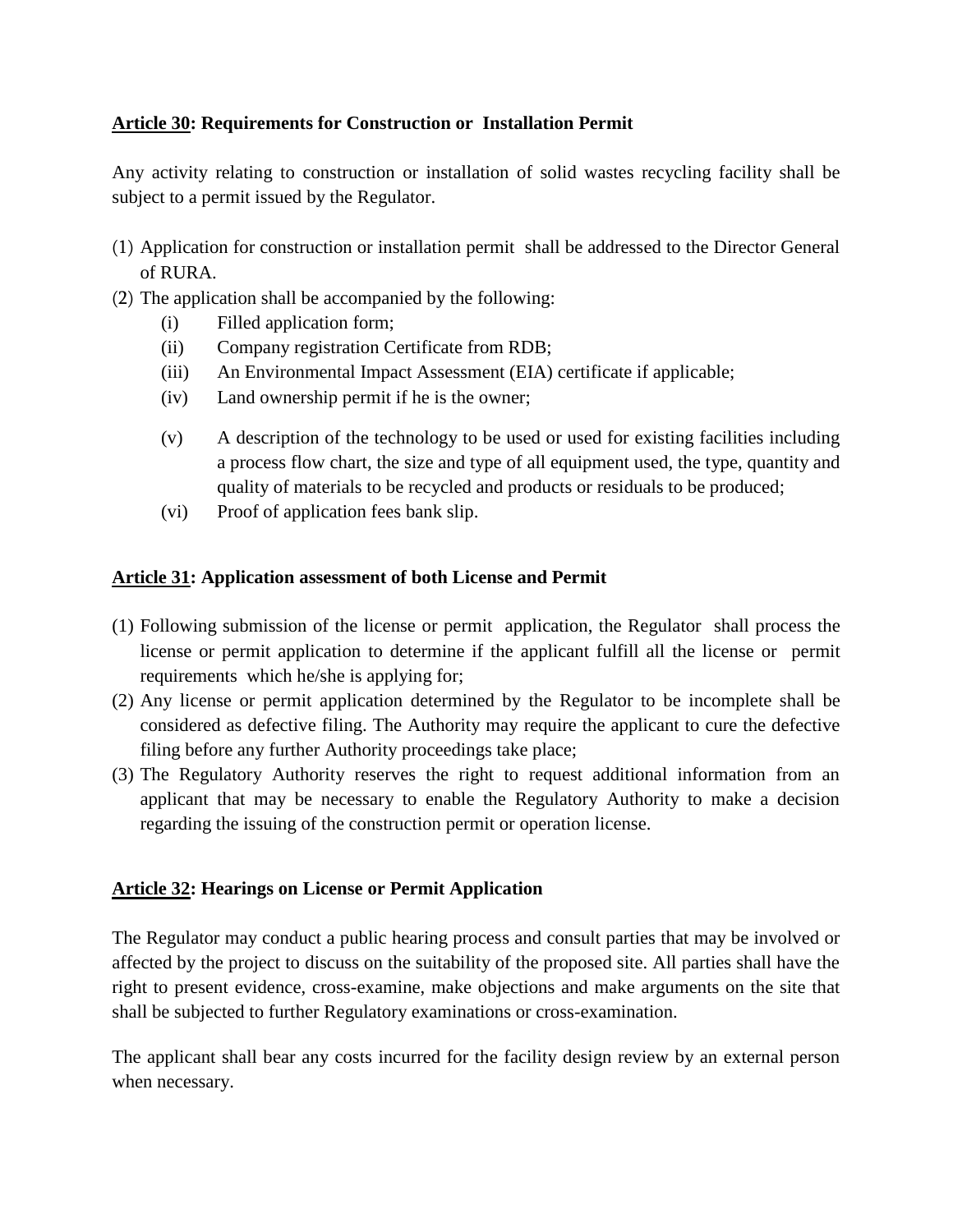#### <span id="page-17-0"></span>**Article 33 : Decision of the Regulator on license or Permit Application**

After the assessement process, the Regulator shall either grant or refuse the license or permit to the applicant. Such decision shall be communicated to the applicant.

- (1) In case the license or permit is granted, the license or permit shall be issued to the applicant upon the payment of initial license or permit fee prescribed in these regulations ;
- (2) In case the license is refused, the Regulator shall notify the applicant in writing the reason of such refusal.

#### <span id="page-17-1"></span>**Article 34: Regulatory fees**

Fees to be levied by the Regulator for construction, installation permit or operation license of a solid wastes recycling facility are as follows:

- (i) The application fees for license or permit applications is fifty thousand (RWF 50,000) whether the application is or not successful:
- (ii) Construction or Installation permit fees upon the grant of permit is twenty thousand (Frw 200,000)
- (iii) Operation License Fee payable upon the grant of license is fifty thousand (Rwf 500,000)
- (iv) Annual regulatory fees payable by Public utilities of 1% of annual turnover for the contribution to the functioning of the Regulatory Authority as fixed by the Regulatory Board

## <span id="page-17-2"></span>**Article 35: Validity of both permit and license**

- (1) A permit for construction or installation of a solid wastes recycling facility shall be granted for a period of two (2) years provided that the permit holder complies with applicable rules and regulations and permit conditions.
- (2) An operation license for a solid wastes recycling facility shall be granted for a period of five (5) years provided that the licensee complies with applicable rules and regulations.

#### <span id="page-17-3"></span>**Article 36: Permit of License renewal**

An application for renewal of construction , installation Permit or operation license shall be made at least 2 months before the date of expiry of the current permit or license;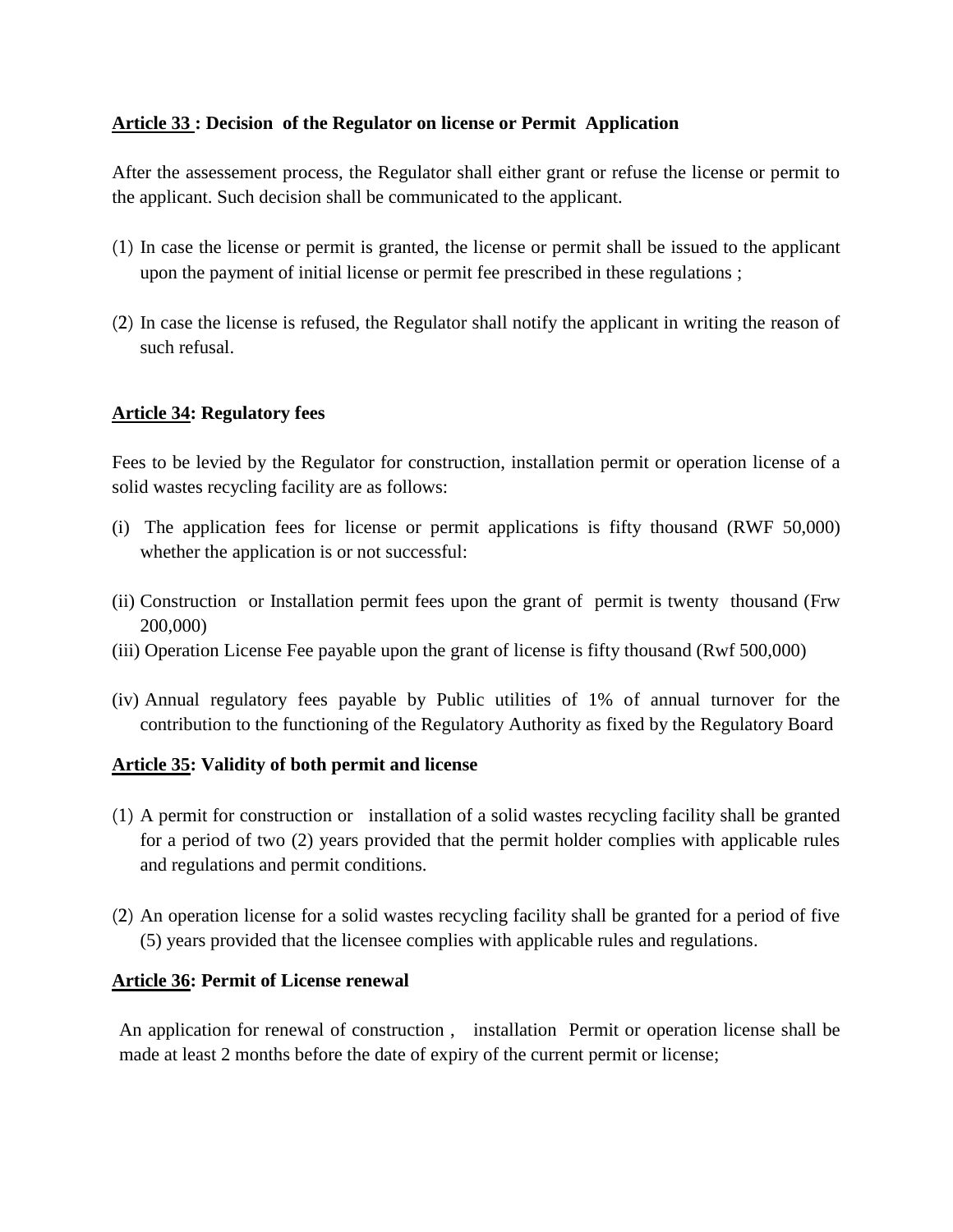When determining either to grant or deny an application for renew of both documents , the regulator shall take into consideration the licensee's compliance with terms and conditions and license performance during the previous permit or license term.

All requirements considered during permit or license application shall be considered.

#### <span id="page-18-0"></span>**Article 37: Operation with regard to Permit or License Transfer**

- 1. A Permit or license transfer proceeding is initiated at least thirty ( 30) days before by an application from the licensee. Until the Regulator has issued an approval of the transfer, no licensee may attempt to transfer its permit or license to another person.
- 2. A Permit or license transfer proceeding shall be conducted in the same manner as review of a Permit or license application. The transferee shall be considered as the applicant to assume the operational license or permit. The duration of the permit or license and the permit or license terms and conditions shall remain the same, unless the license transferee requests a Permit or license modification as part of the transfer proceedings.

In the unusual circumstances where a licensee's technical or financial status raises questions about security of supply for citizens of the Republic, the Regulator may, on its own initiative, commence a permit or license transfer proceeding in order to ensure that a permit or a license is transferred to a third person, in order to provide secure supply for customers

#### **Article 38: Revocation or suspension of permit or License**

- 1. The Regulator may revoke a permit or a license before the expiration of the license term when it determines that revocation is needed in order to respond to: a.Licensee failure to comply with permit or license terms and conditions;
	- b. Licensee abandonment of permit or license activities;
	- c.Bankruptcy, financial insolvency or liquidation of the holder of the Permit or licensee; and
	- d. Licensee or the holder of the Permit failure to pay the Regulatory Authority regulatory fees.
- 2. A license revocation proceeding shall be conducted in the following manner:
	- a. The Regulator shall commence a license revocation proceeding by sending written notice to the permit holder or licensee advising him or her of the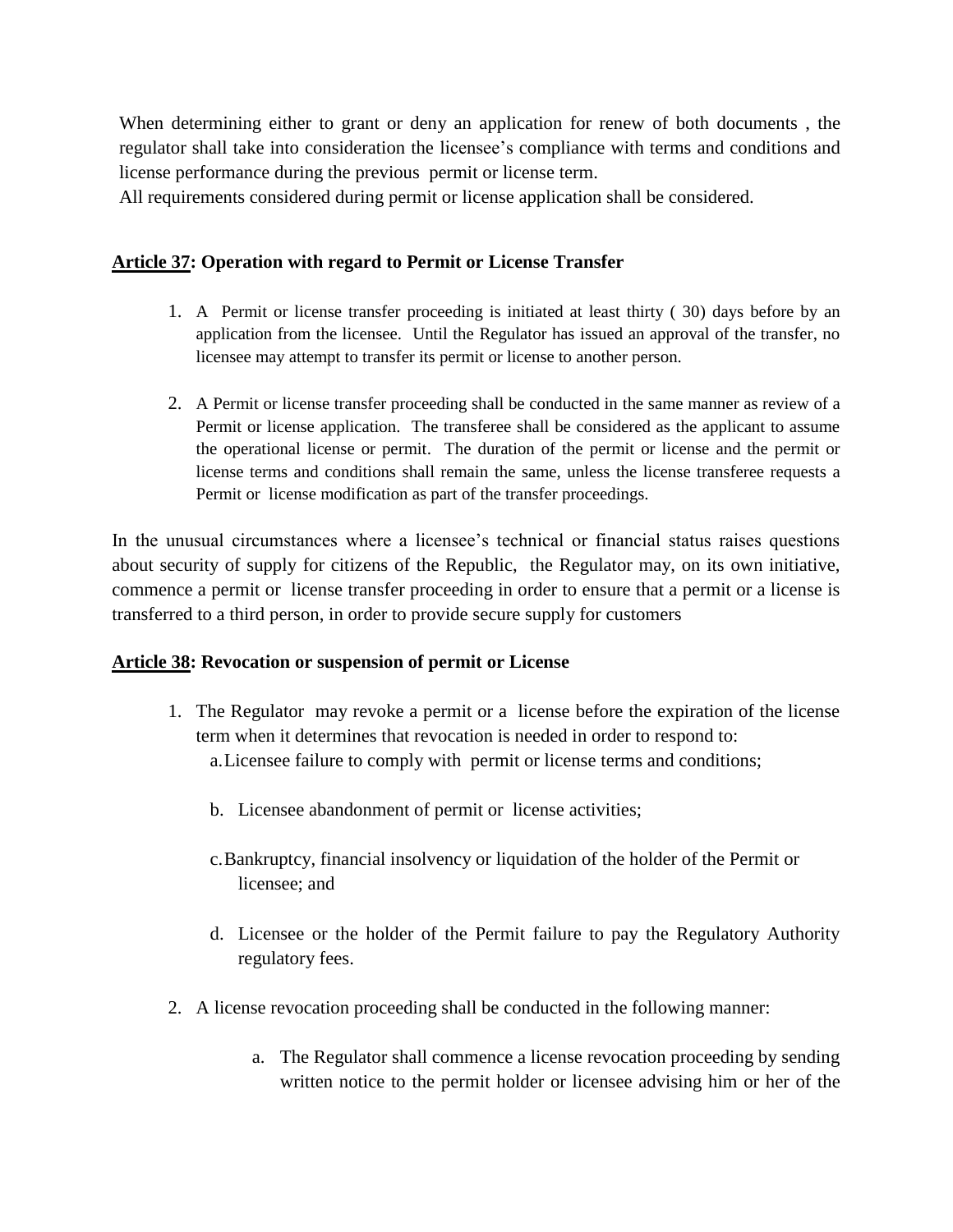commencement of a revocation proceeding, and requiring the permit holder or the license to file a response.

- b. If the Permit holder or the licensee contest the revocation or fails to respond to the Regulator notice, the Regulatory Authority shall hold a hearing on the license revocation.
- c. If during the course of the revocation proceedings, the permit holder or the licensee cures the violation that gave rise to the revocation proceeding, the Regulator may, but shall not be required to, terminate the license revocation proceeding. The Regulator may convert a proceeding, in its sole discretion, to license enforcement, modification or transfer proceeding.

## <span id="page-19-0"></span>**CHAPTER 6: MONITORING, REPORTING AND ENFORCEMENT**

## <span id="page-19-1"></span>**Article 39: Reporting**

The solid wastes recycling facility operator will be required to maintain records that accurately track the daily operations regarding recyclable materials entering the facility, processed materials shipped from the facility, financial status, maintenance works, operation costs and the records must be submitted upon request to the Regulatory Authority or made available for inspection by during the regular business hours of the facility;

Annual operational and financial reports shall be submitted to the Regulatory Authority by the end of March of each year.

#### <span id="page-19-2"></span>**Article 40: Health and safety of workers**

- (1) The operator shall ensure that technicians are aware and understand all the Health and Safety practices and advices given in the Operation and Maintenance Manuals. Considerations shall be given to the safety of wastes solid recycling facility workers and visitors by considering various applicable laws and regulations such as Labor code, ;
- (2) Protective clothing or equipments including gas masks, safety shoes, eye washes, ladders, gumboots smoke detectors, toxic gas detectors, fire alarms & Hydrants, extinguishers, etc.. shall be in place for the risk management;
- (3) A contingency plan that describes the procedures for responding to emergencies shall also be availed;
- (4) The personnel working at the waste recycling unit site are provided with :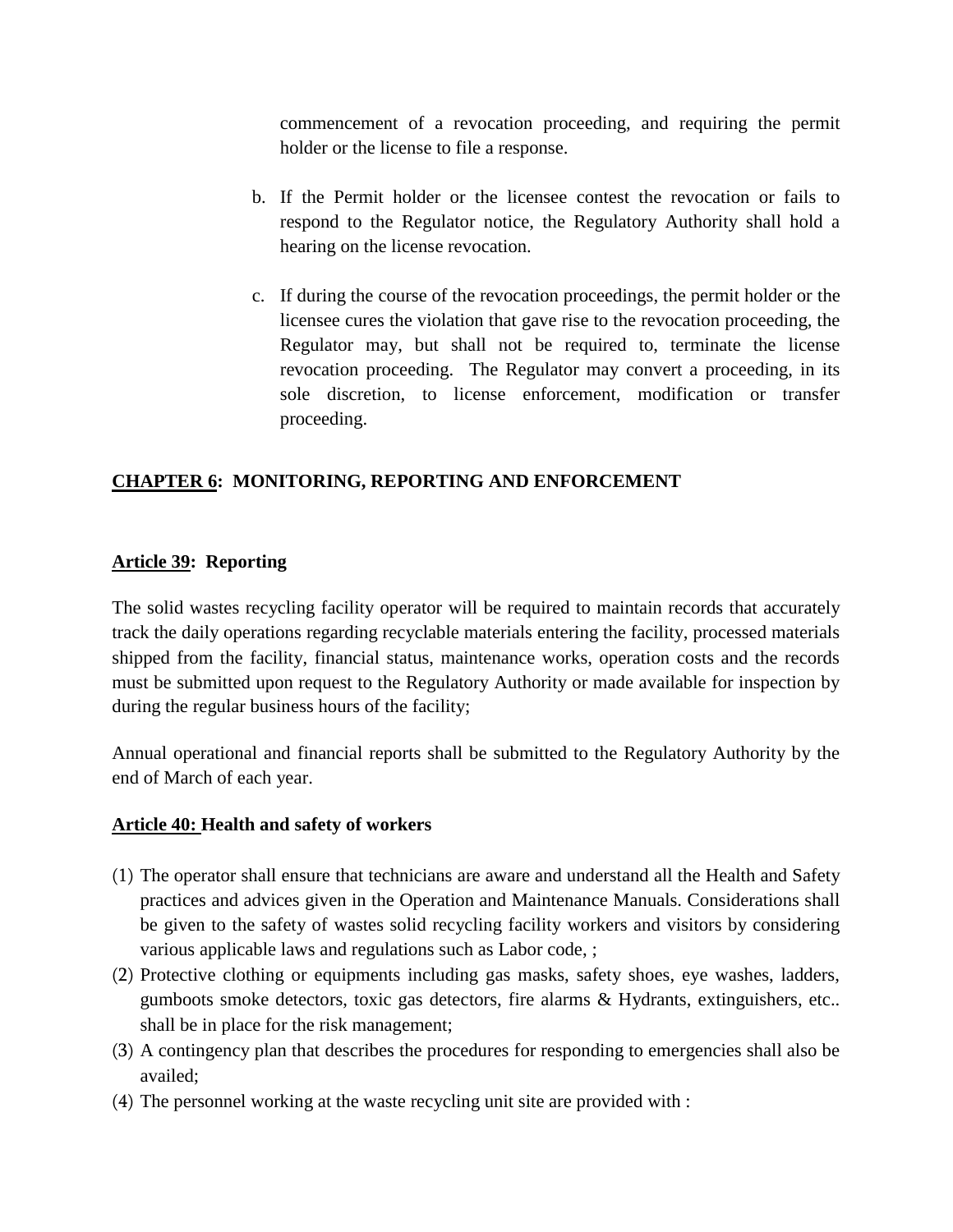- i. adequate protective and safety clothing;
- ii. adequate water and appropriate equipment or facilities for the operation of the waste recycling unit;
- iii first aid facilities and training; Social and medical insurances and undergo an annual medical check-up

The Licensee shall annually report to the Regulator the status of their workers with respect to their health and safety.

## <span id="page-20-0"></span>**Article 41 : Staff Training**

Staff intended to operate solid wastes recycling facility shall receive adequate theoretical training and practical instructions to ensure that they fully understand the overall facility procedures, hazardous characteristics of the wastes management, the operational and emergency procedures at the waste recycling facility;

The owner or operator of the waste recycling facility shall keep all staff files and shall be make it available for inspection by the Regulator.

## <span id="page-20-1"></span>**Article 42: Monitoring**

The Regulatory Authority plans and monitors the waste recycling facility when deemed necessary.

The Regulatory Authority has the right to inspect the recycling facility at any time during working hours and the operator of the facility must cooperate with inspectors and provide all relevant documents as requested.

## <span id="page-20-2"></span>**Article 43: Compliance and Enforcement**

The operator or owner of the solid wastes recycling facility shall comply with the provisions of these regulations and all applicable laws and regulations. Any other person who commences solid wastes recycling facility operations after the effective date of these regulations shall submit an application for a license in due form as provided for under these regulations prior to commencing operations.

## <span id="page-20-3"></span>**CHAPTER 7 : REGULATORY SANCTIONS**

## **Article 44: To work without a license or permit**

Any person who shall install or operate a waste recycling facility without a permit or License issued by the Regulator shall be liable to an administrative fine of five hundred thousand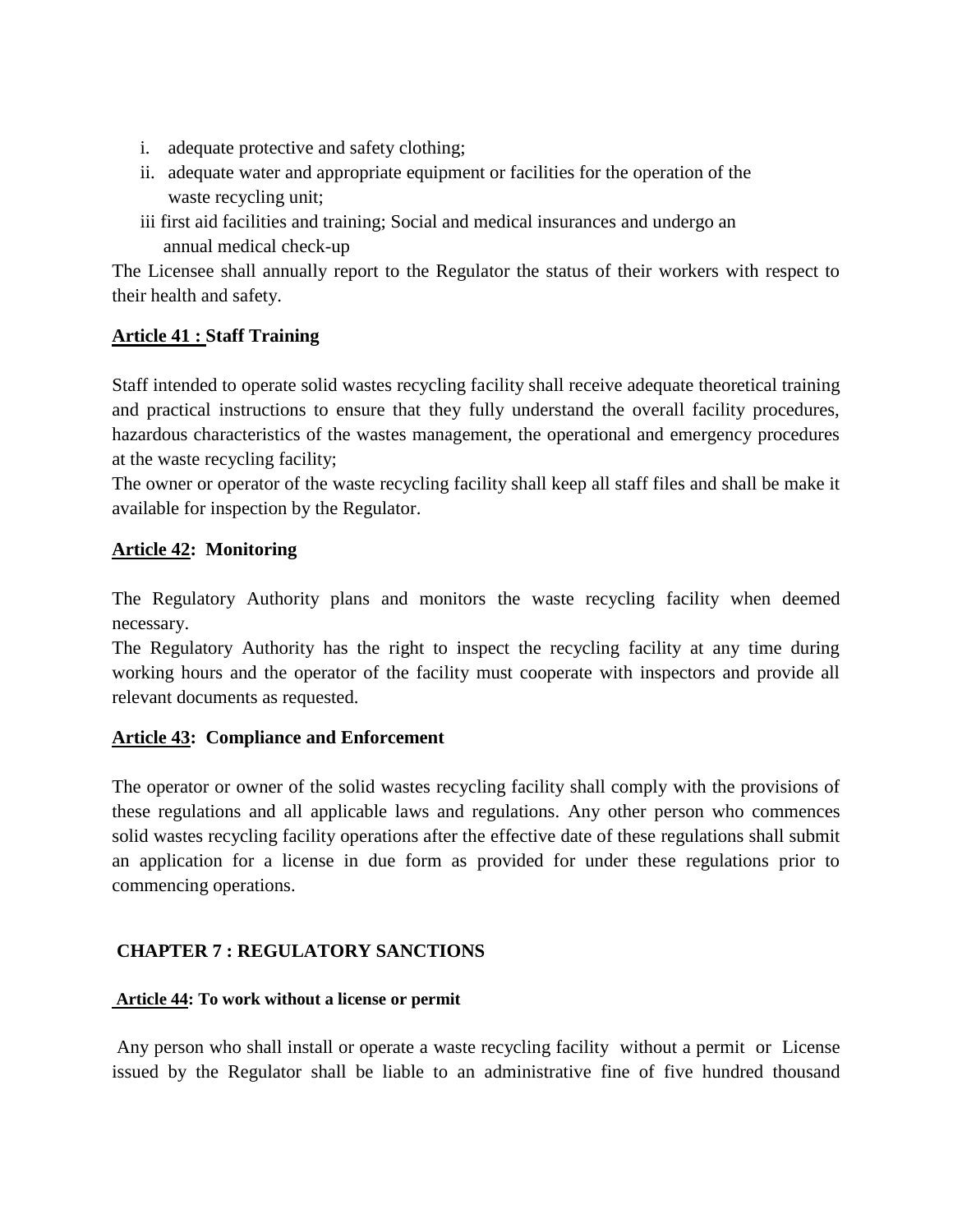Rwandan francs (500,000 Rwf) and suspension of his/her activities until he/she gets the authorization.

#### **Article 45: Hinder the implementation of the regulator's powers**

A person who resists, hinders or obstructs the Regulatory Authority or any person acting on its behalf in the course of his duty under the provisions of these regulations commits an offence and shall be liable to an administrative fine not exceeding 1,000,000 Rwanda Francs.

#### **Article 46: Fail to submit reports**

Any operator that shall fail to submit a report, plan or any other document within the time period specified, shall be liable to an administrative fine of two hundred thousand Rwandan francs per day 200,000 Rw per day applicable up to thirty (30 ) days from the deadline given after which further proceedings may start.

#### **Article 47: Provide false information**

Providing any false, inaccurate, incomplete or misleading information to an inspector or influence a third-party to provide any false, inaccurate, incomplete or misleading information will lead to an administrative fine of two hundred thousand Rwandan Francs (200,000 RwF),

 Where applying for a license a person has intentionally provided false information, inaccurate or misleading information, shall lead to license revocation;

#### **Article 48: Failure to comply with an enforcement notice or a regulator's directive**

Any licensee that contravenes an enforcement notice of the regulator issued under the provisions of these regulations shall be liable to one or more of the following sanctions:

- a) pay an administrative fine of between five hundred thousand (500,000) and one million (1,000,000) Rwanda francs for each day of its non-compliance to the requirements, as of the day of confirmed notification;
- b) suffer the suspension of its license for a specified period which may be determined in a notice of suspension to be issued by the regulator;